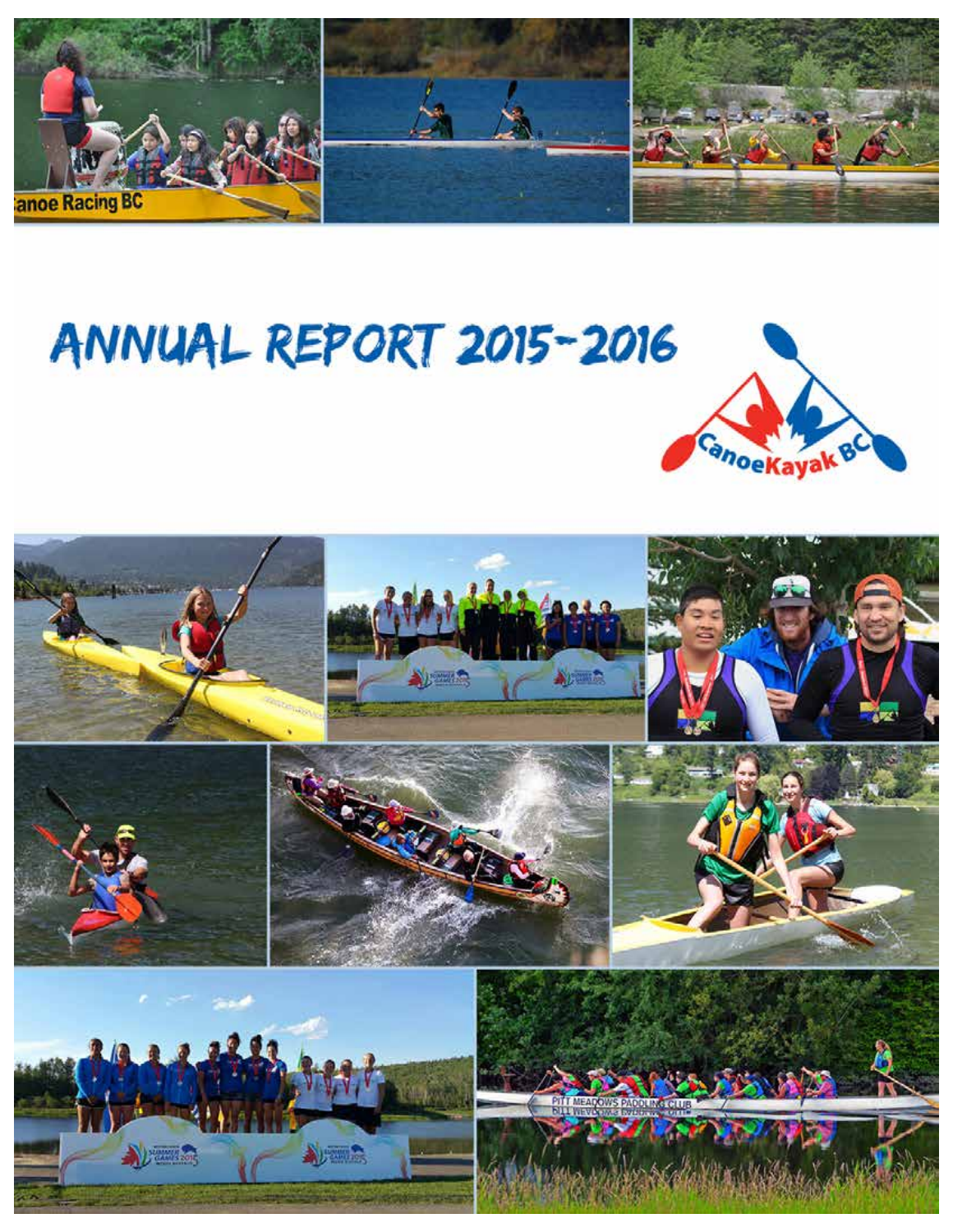### CKBC Registered Members

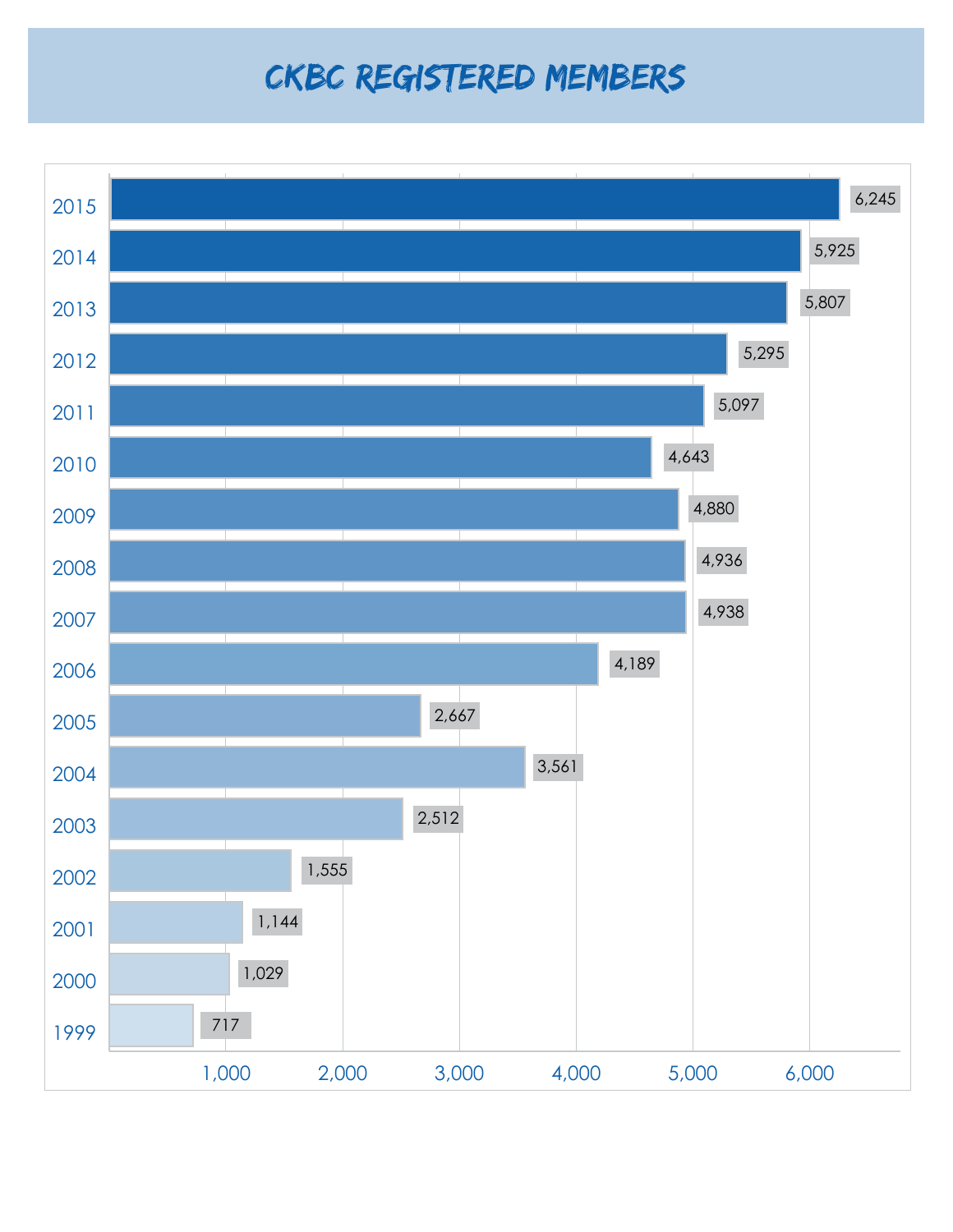### Executive Director

The 2015 season has been both rewarding and trying. Thank you to those of you who have donated your time and energy to help grow our association. Without the help of our volunteers we could not accomplish all that we have.

#### **PERFORMANCE**

#### **Athletes**

Blake has included a detailed report from this portfolio and has done an outstanding job leading the athletes in the sprint Olympic Preparation and Performance program.

Thank you to Jon Allen for his dedication to the Whitewater athletes. Jon leaves us as newly married to pursue his education. Congratulations and good luck! Some outstanding performances were viewed when Nationals were hosted in Chilliwack this past summer and Jazmyne den Hollander's gold medal performance at the Pan Am Games was exciting for all of us.

#### **Coaches**

- In 2015 we received Integrated Performance System (IPS) funds to assist with the wages of the Provincial Coach position and to partner with clubs to support 3 Regional Centre Coaches; Jon Allen (WW), Stan Marek (Kamloops) and Igor Nikitovic (Nanaimo).
- Eight marathon coaches completed the Entry Level Competitive Coaching module last spring. Two have completed their certification.
- Eight sprint coaches completed Part 2 of the Sprint Competition Development training in the spring so we are now well on our way to ensuring that each of our clubs has skilled coaching to oversee their programs. It is exciting to see the number of full time coaches growing and with that we are also seeing some increased numbers and performances. It is such a stretch for clubs to take the jump to this stage but the success of the clubs over time is being demonstrated.
- I have to reiterate Blake's comments on the collaborative relationships within our coaching community and commend him on his efforts to ensure this continues. We are blessed with an

amazing group of coaches. THANK YOU!

#### **Officials**

- • Another thank you to a great group of volunteers who continually donate hours/days of their time in some pretty adverse weather conditions.
- Our Whitewater team is transitioning over to our officials registration and tracking program and we are now in a position to track both disciplines. Together 145 individuals donated 453 days.
- The sprint group has updated their National Certification Program and will this year see competency evaluations helping make everyone the best they can be.
- The whitewater group is moving towards developing a national training program to help further develop their new officials.

#### **PARTICIPATION**

- CKBC was fortunate to receive BC Sport Participation funding for ongoing support of our CanoeKids on the Road program. We ran two teams for the first time in 5 years with one doing the north and one the south/interior. There were a number of new communities that were interested in our programs; some successfully filled their weeks and others we had to cancel.
- We received the support of two Telus Community Board grants (one lower mainland and one Okanagan) that resulted in clubs being able to purchase mini equipment at a much reduced price point. Over time this equipment should benefit our athletes considerably. The faces of the kids from Kamloops when they went for their first K-2 paddle in the mini will forever be in my memory!
- We continue to work closely with our partners on the Provincial Aboriginal Canoe/Kayak Committee and have hosted many development opportunities in 2015 including a provincial camp in Zebalos.
- A big shout out to Dave Nosella who has successfully taken the lead for 10 years to gather his group of volunteers to run an outstanding school Dragon Boat regatta. We look forward to another 10!
- Continued shout outs to Dan Norman who continues to provide outstanding leadership for the Cowichan Youth Festival held each spring allowing youth the opportunity to learn many skills at the weekend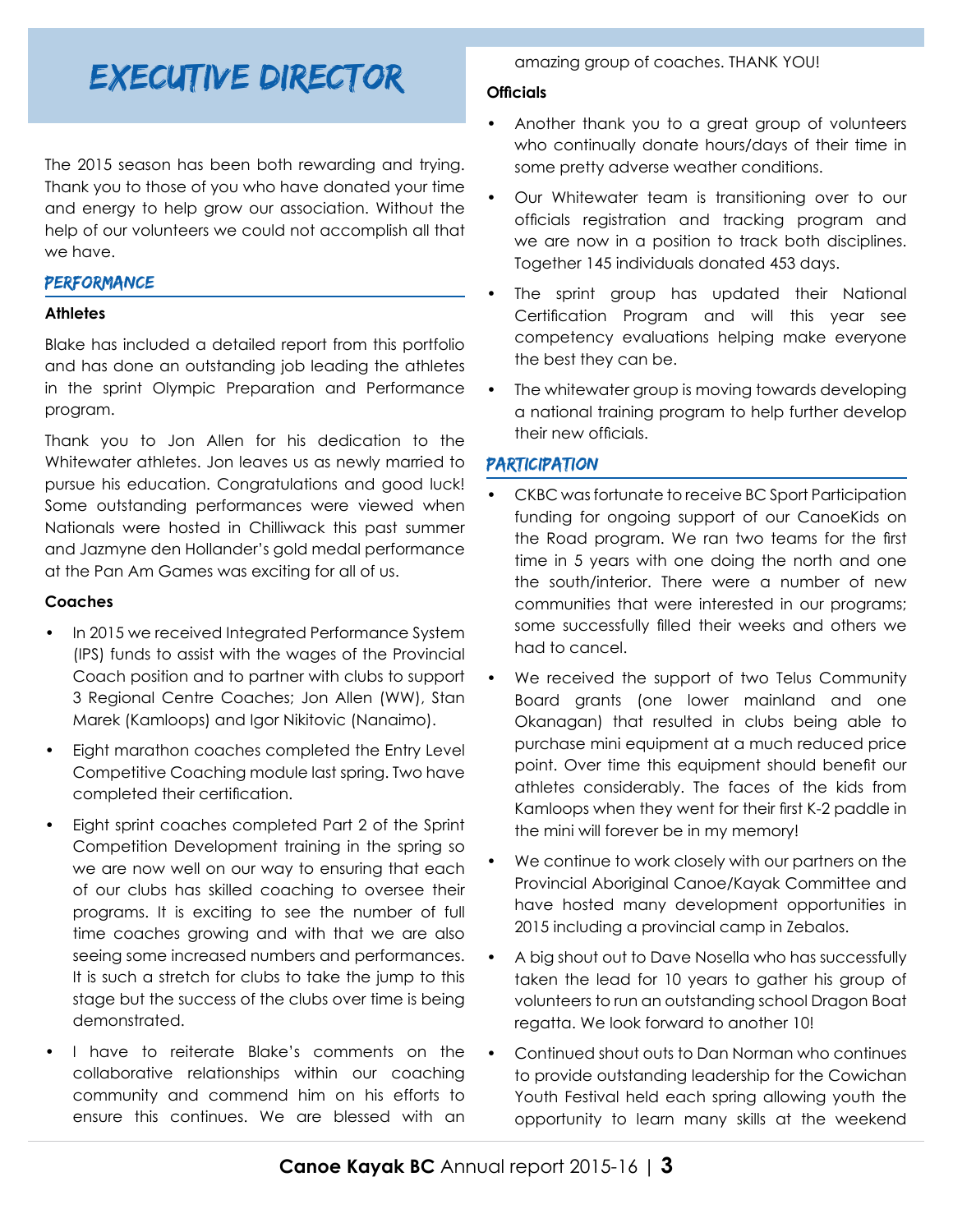camp.

- Our marathon membership is gathering momentum and hosted a well attended camp in Prince George resulting in renewed interest in their Northern Hardware Race.
- The 55+ Dragon Boat event was hosted in Burnaby and with 501 participants was the largest to date.
- • Our clubs continue to find success in delivering the summer CanoeKids camps. Below are the numbers of unique participants for the last two years

Consider that many of these individuals come to the camps for multiple weeks.

| <b>CLUB</b>        | 2015 | 2014 |
|--------------------|------|------|
| <b>Burnaby</b>     | 66   | 147  |
| <b>False Creek</b> | 184  | 146  |
| Fort Langley       | 88   | 41   |
| Kamloops           | 167  | 169  |
| Ridge              | 106  | 90   |
| Nanaimo            | 170  | 191  |
| Pemberton          | 36   | 56   |
| Penticton          | 54   | Ω    |
| Pitt Meadows       | 29   | 69   |
| <b>TOTAL</b>       | 812  | 868  |
|                    |      |      |

School programs are also showing varying success:

| <b>CLUB</b>    | 2015  |
|----------------|-------|
| <b>Burnaby</b> | 800   |
| Chilliwack     | 169   |
| Fort Langley   | 61    |
| Kamloops       | 388   |
| Nanaimo        | 286   |
| Pemberton      | 25    |
| Pitt Meadows   | 293   |
| Ridge          | 917   |
| Victoria       | 21    |
| TOTAL          | 2.960 |

Our membership list indicated members living in 103 different communities across the province!

#### **Coaches/Instructors**

- 48 CanoeKids instructors were trained in 2015 with courses in Burnaby, Burns Lake, Fort Nelson, Ladysmith, Nelson and Port Renfrew
- White Water has received final approval for their

NCCP programs with the Coaching Association so we expect to deliver a more seamless product moving forward

Four new Whitewater Learning Facilitators have begun their training

#### Partnerships

- We have signed an agreement with Rutherford Creek Power LP to oversee the operation of the Rutherford Whitewater Park and are working towards the completion of an Operations Manual
- Thank you to our member clubs for their partnership over 2015. Many of our programs could not be delivered without your commitment to achieving similar goals.
- • CKBC continues to work closely with CKC to ensure that we are delivering integrated programming that will be mutually beneficial.

#### **SUSTAINABILITY**

- For the second vear CKBC facilitated an online Paddle-a-thon fundraising opportunity with mixed success. Ten clubs participated and 329 donations raised close to \$15,000.
- We have contracted a Communications Director in an effort to improve communications at all levels.
- Last summer I was involved in an accident while transporting the boats of our BC athletes across the country to the Sprint National Championships. This is not the role of an Executive Director. I took on the responsibility for a few reasons;
	- o We needed our boats in Ottawa. Having our athletes race in equipment that is not what they have practiced in is like asking a runner to share shoes; it places the borrower at an unfair disadvantage after making a significant commitment to training.
	- o The amount of time required would be detrimental to the final preparation of our athletes if the job was done by any of our coaches attending the event.
	- o No parent attending the week long event was experienced or in a position to give up the addition two weeks of holiday time that would have been required to complete the mission.
	- o My efforts were to reduce the direct cost to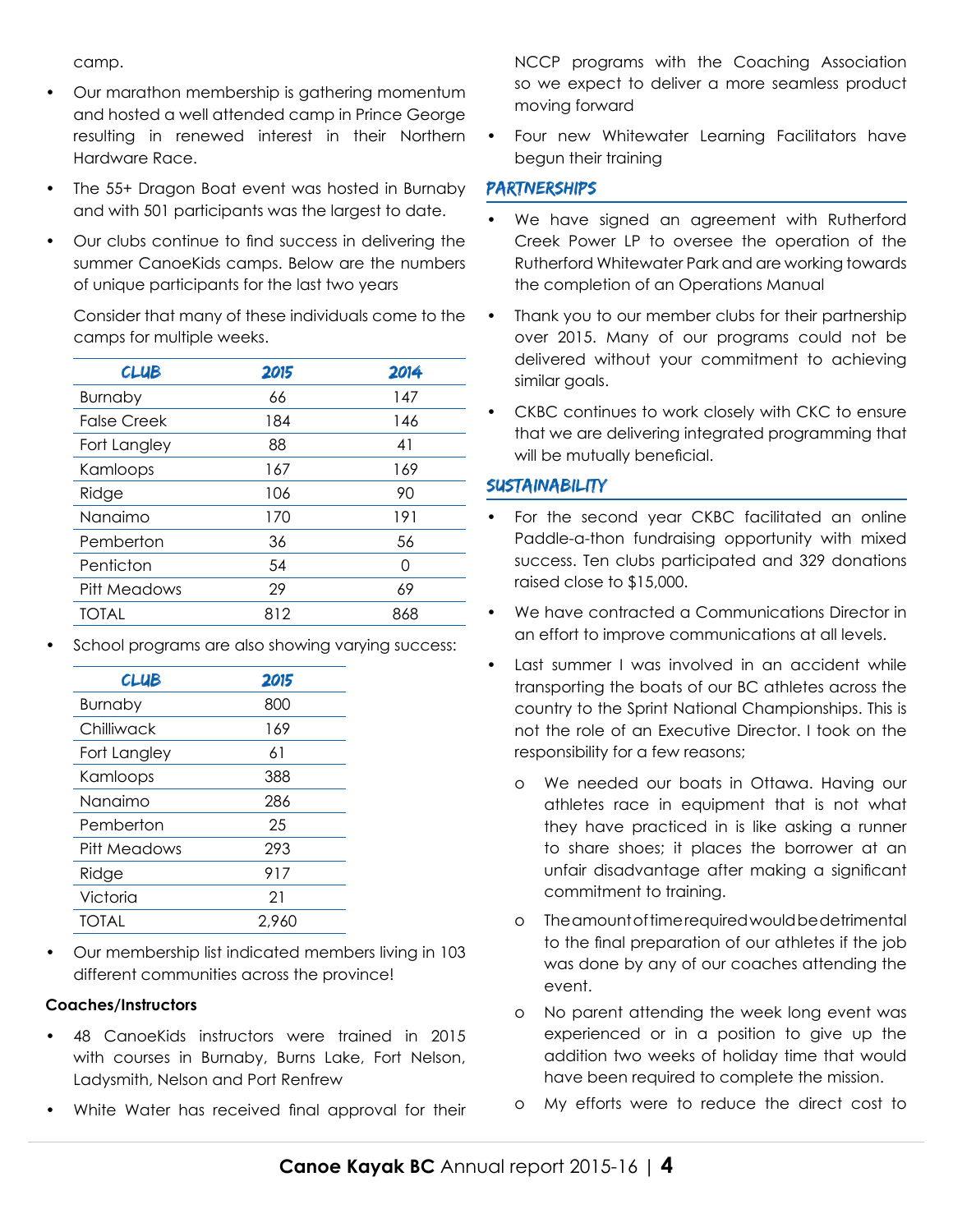our athletes and ultimately their parents. I was attending the event as a member of a CKC Committee so the cost of my time in Ottawa would not be passed on to the athletes.

- o A big thanks to my driving partner Igor for his support through this life changing event.
- o As a result of what could have been a horrific ending, CKBC will no longer support the transporting of equipment by any of our staff or members to a National Championships in the east. Clubs will also need to take further

precautions transporting equipment to protect themselves.

- An updated Strategic Plan is in draft format and will be reviewed for acceptance shortly by the Board of Directors. Thank you to all of you who provided input. It is a multidiscipline plan with some lofty outcomes that with CKBC's current momentum is poised to achieve.
- ~ Mary Jane Abbott, Executive Director

### Provincial Coach

The 2015 paddling season was outstanding as B.C. athletes once again excelled internationally and at home.

Brian Malfesi had another strong season and demonstrated his versatility in a number of boats. At the first World Cup, Brian placed 7th and 8th in the K-4 1000m and 200m, respectively. At the final World Cup, he had an impressive race, finishing 5th in the K-2 1000m. Brian was selected to the Senior World Championship Team, where he came 15th in the K-2 1000m.

Alex Brent turned heads at the second set of National Team Trials and was selected to the Junior World Championship Team. At the championships, Alex and his partner placed 7th in the K-2 1000m Final. This is a tremendous achievement, as it has been over a decade since Canada has had a crew in the Junior K-2 1000m final.

races at the second set of National Team Trials. Both were selected to the Canada Cup Squad, earning medals at several Canada Cups. Matthew was also nominated to the Olympic Hopes Team. He collected valuable international racing experience at the Olympic Hopes Regatta in Poland.

At the Western Canada Summer Games, Team BC paddlers earned 33 medals – 11 gold, 11 silver and 11 bronze. There were a number of notable moments and performances, including:

- Alex Brent carrying the BC flag at the opening ceremonies.
- Men's kayak team sweeping in a number of events
- Women's K-4 winning the 500m and 200m nearly giving Peter Majewski and I a heart attack
- Women's C-4 persevering after being disqualified in the 1000m and earning a bronze medal in the C-4 500m. Our girls were easily 3 years younger than their competitors. Suffice it to say, I am excited for the future.



Matthew Koehler and Justin Won also had excellent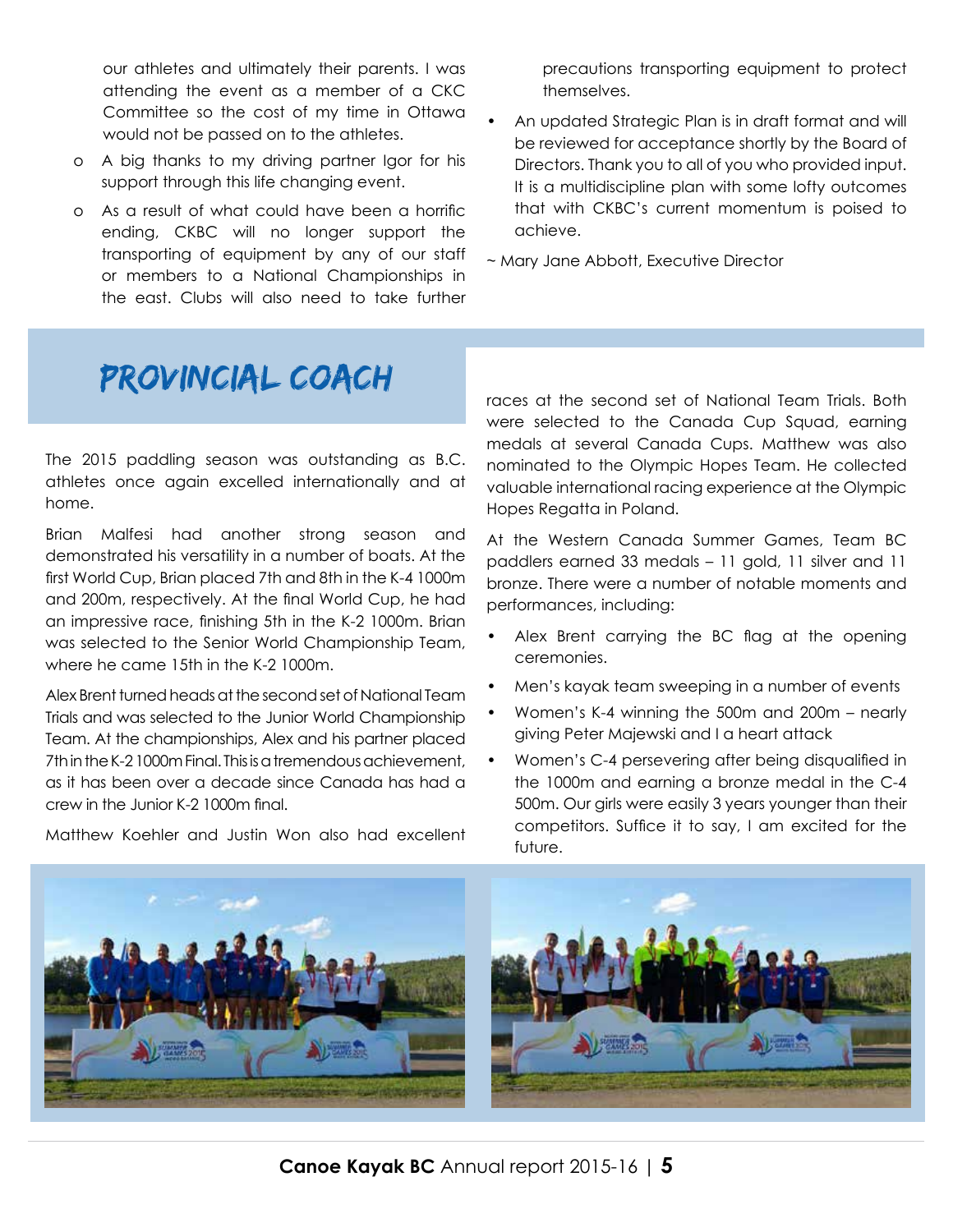- Having National Team member, Aaron Rublee as part of our coaching staff
- All the athletes coming home with a medal!

The success continued at the National Championships. Our BC athletes won 15 medals – including three gold:

- Matthew Koehler U17 Men K-1 6000m
- • Sebastian Sorescu/Brian Malfesi Junior Men K-2 200m
- Corey Stewart Open Men K-1 200m (I.D.)



And interestingly, out of BC's 88 entries at the National Championships, 46.5% placed in the top 9!

Beyond racing, our athletes have been busy preparing for the 2016 season. In the fall, CKBC hosted several training camps and was fortunate to have Jan Kruk - U23 National Team Coach – participate at the October camp.

Most recently, 34 athletes completed two rounds of dryland testing (December and February). There were a number of personal bests that were set. The big winners for most improved in the strength/power portions were Tyler Demidoff and Lauryn Cheung. For the run, Sebastian Sorescu and Lydia Keefe Sampson took the honours.

Overall, I am thrilled with the coaches that we have in our clubs. Their dedication, hard work and willingness to collaborate have been instrumental in the growing success of the BC high performance and development program. Similarly, I cannot thank enough our excellent volunteers and officials.

Finally, a big shout out to a number of veteran Team BC athletes that have elected to put their boats away (at least for a bit), including Zach Morgan, Danielle Caron, Eric Fast and Elias del Valle. Thank you for your leadership and overall contribution to the team. I wish you all the best in your next endeavours, and I strongly encourage you to continue your participation in our beautiful sport.

I look forward to another exciting and successful season!

~ Blake Dalton, Sprint Provincial Coach

### Sprint Athlete Representative

In the past year, I made myself visible and vocal at various regatta and CKBC event sites, encouraging athletes to contact me with questions, comments or concerns regarding the relationship between the CKBC board and the broader athlete community. I am pleased to report that there was a considerable uptick in athlete engagement through the course of the year, with members of many clubs sharing thoughts with me, which I was able to present at the CKBC board table.

As well, it was encouraging to see further athlete participation in a few board initiatives such as the strategic planning sessions that took place in early 2016. Looking forward to 2016, a primary goal of the athlete representative is the formation a committee of dedicated athlete representatives from the club level. Discussions were also had around inclusion of a regular athlete piece in the newly revamped CKBC newsletter.

I look forward to participating in these initiatives into the coming year, and continuing to engage with the athlete community!

~Stu Chase, Sprint Athlete Representative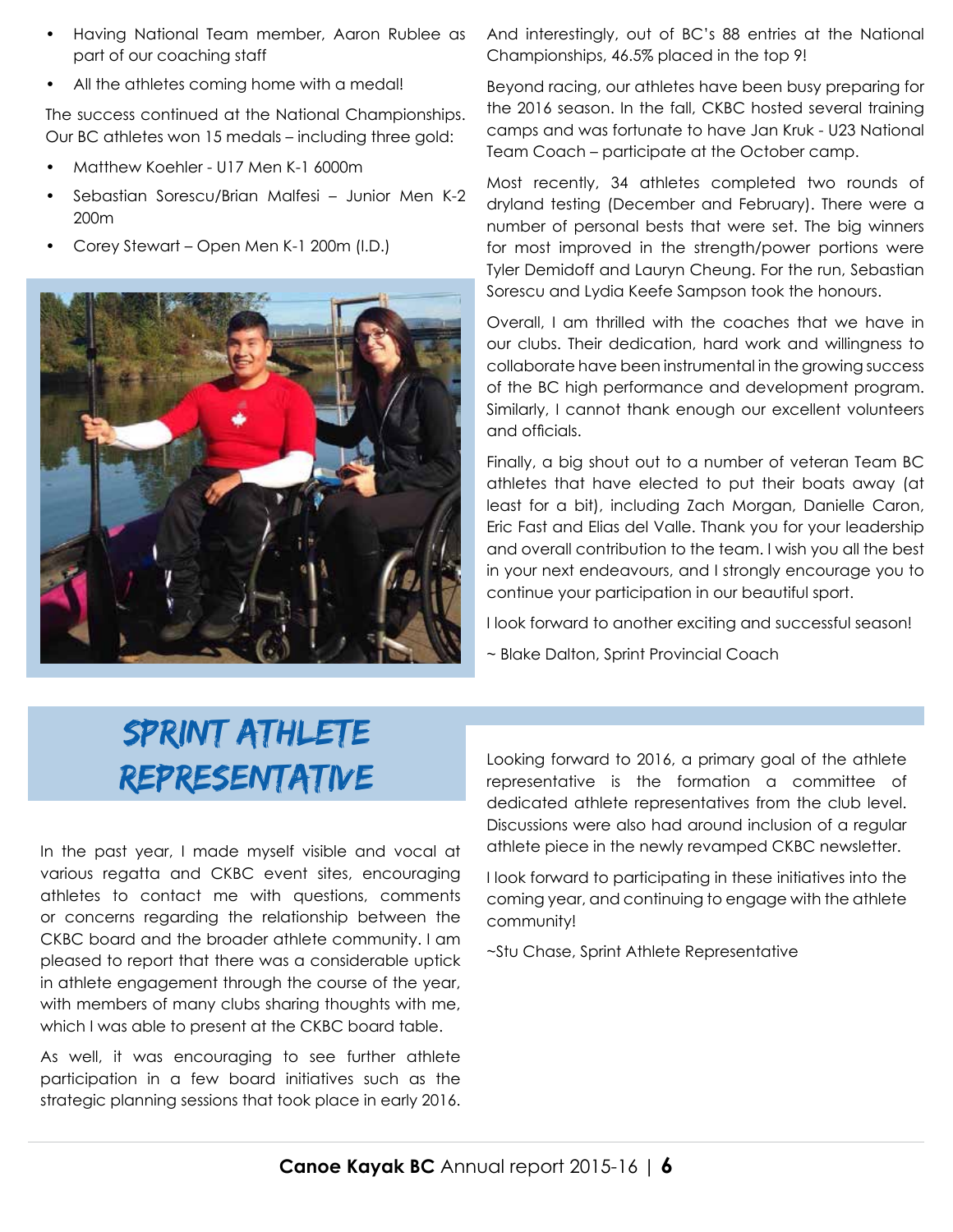### Sprint Officials Report

- CKBC had 12 sprint 'in province' regatta days in the 2015 season beginning the middle of April and finishing up in the mid of September. Included in these regattas was the BC Cup development series.
- We continue to register, sign up, track and thank our officials with our website program and believe that our data is almost 100% accurate
- Two level 1-2 courses were delivered; one in Kamloops (8 participants – delivered by Bill Rublee) and one in Nanaimo (6 participants – delivered by Laura Said).
- A level 3 course was offered in Burnaby (7 participants – delivered by Laura Said) and a second one will be offered later this fall in Kamloops (to be delivered by Bill Rublee)
- CKBC has made an effort at regattas to rotate officials through different roles to get a broader and well-rounded experience in officiating
- Sara Hopkins and Matthew Abbott were recommended for their Level 4 exam in 2014 but we were unable to find an exam date that worked for both of them and an examiner. This will continue to be a challenge with exams not possible at National Championships and our geographic isolation from 'big' events. As with Avril and Laura in 2014, CKBC will have to pay an examiner to visit our province for the advancement of our officials.
- Level 4 officials MJ Abbott and Rick Hammer had the opportunity to officiate at the Special Olympics Worlds in Los Angeles. This was a great professional development opportunity. Of particular interest was the request from the Chief Official after the event for feedback/observations to be used in her final report. It provided a chance to reflect and also to see what others considered important in their feedback in that we were provided a copy of the final report that was submitted to the organizers. We also received personal feedback on our own comments.
- Level 4 officials MJ Abbott, Rick Hammer, Bill Rublee and Laura Said and Level 4 candidate officials (Sara Hopkins and Matthew Abbott) had the opportunity

to officiate at the Western Canada Games in Fort

- McMurray. Again this was a great professional development opportunity. It was recommended by some of the above that a 'debrief' occur post event either in person or in writing so that learnings could be documented and shared for future WCG's.
- Bill Rublee, Avril Rublee and Rick Hammer, were selected to officiate at CKC National Championships in Ottawa as well Canmas. The Chief official provided the opportunity for newer National officials to officiate at a number of different positions which really enhanced the learning experience.
- Dean Jenkins from WOD attended the Pacific Cup Regatta (U15, Novices, Masters) in early September and once again provided training for BC officials to work with the PadComp software for regatta management
- We have a great wave of new parents arriving with new participants and are working on recruiting from all clubs. We have also been actively engaging provincial team members to participate in both officiating and coaching capacities at the entry level regattas. It is encouraging to see that as they participate in these activities they are serving as role models and having fun doing so; a win/win!
- A small amount of funding to assist with travel was extended to those out of town officials who registered their availability at least 48 hours prior to a Provincial Championship event. This allowed us to recognize their contribution and better plan ahead. Undecided if it will have any impact over time.
- Laura Said continues to take a leadership role in our official's development. She is patient and consistent in her application of rules based on the level of the competitive group involved. She has worked hand in hand with the Provincial Coach in ensuring that our officials develop at the same level as our athletes and has strategically positioned individuals so that each is provided mentorship.
- Annual recognition continues to be focused on those officials who have contributed 'Top 10' Service days AND participated in either further certification or the auditing of a level 3 program. This is to encourage learning and sharing of best practices/decisions.
- BC Games officials selection (event is held every 2 years in even years) will continue to be based on the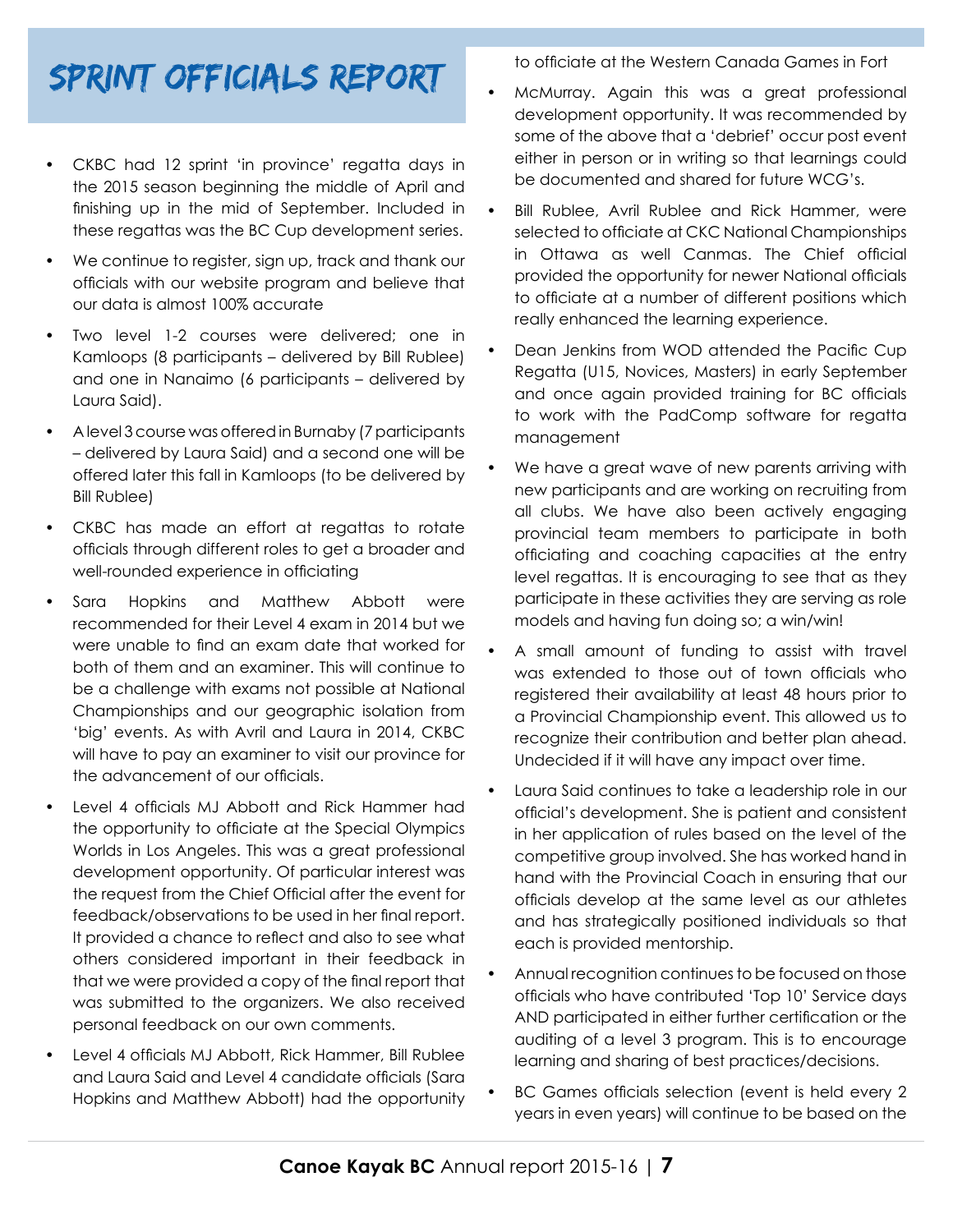following criteria:

- o Minimum one representative from each zone
- o A mix of level  $1 5$  officials with priority given to those who have undertaken further certification in the past year or audited a level 3 program
- • Multisport and Out of Province nominations will continue to be based on the level of certification achieved and maintained where nominations are requested from the province

#### 2015 Comparative Sprint Officials Summary

| Level              | # of Active<br><b>Officials</b> | <b>Total Days</b> |
|--------------------|---------------------------------|-------------------|
| Level 5            |                                 | 11                |
| Level 4            | 4                               | 54.5              |
| Level 4 Candidates | 2                               | 9.5               |
| Level 3            | 19                              | 96                |
| Level $1-2$        | 50                              | 119               |
| Uncertified        | 20                              | 32.5              |
| <b>TOTAL</b>       | 96                              | 322.5             |
| 2014               | 68                              | 232.5             |
| 2013               | 72                              | 247.5             |

| 2015                |       | 2014              |                      |       |                   |
|---------------------|-------|-------------------|----------------------|-------|-------------------|
| Official (Pro-D)    | Level | <b>Total Days</b> | Official (Pro-D)     | Level | <b>Total Days</b> |
| MJ Abbott (2015)    | 4     | 18.5              | Dave Nosella (2013)  | 3     | 19                |
| Laura Said (2015)   | 4     | 16                | Vicki Nosella (2013) | 3     | 16                |
| Mark Loutet (2014)  |       | 12.5              | Laura Said (2014)    |       | 11.5              |
| Kelly Fripps (2013) | 3     | 12                | MJ Abbott (2014)     | 4     | 10.5              |
| Bill Rublee (2015)  | 5     | 11                | Kelly Fripps (2013)  | 3     | 9                 |
| Rick Hammer (2015)  | 4     | 11                | <b>Bill Rublee</b>   | 5     | 9                 |
| Shana McPherson     | 2     | $\overline{1}$    | <b>Rick Hammer</b>   | 4     | 8                 |
| Dave Nosella (2014) | 3     | 11                | Janice Nagai         | 3     | 7                 |
|                     |       |                   | Cindy Mott           | 2     | 6.5               |
|                     |       |                   | Fred Won             | 3     | 6.5               |

### 2014-2015 Sprint Officials Top 10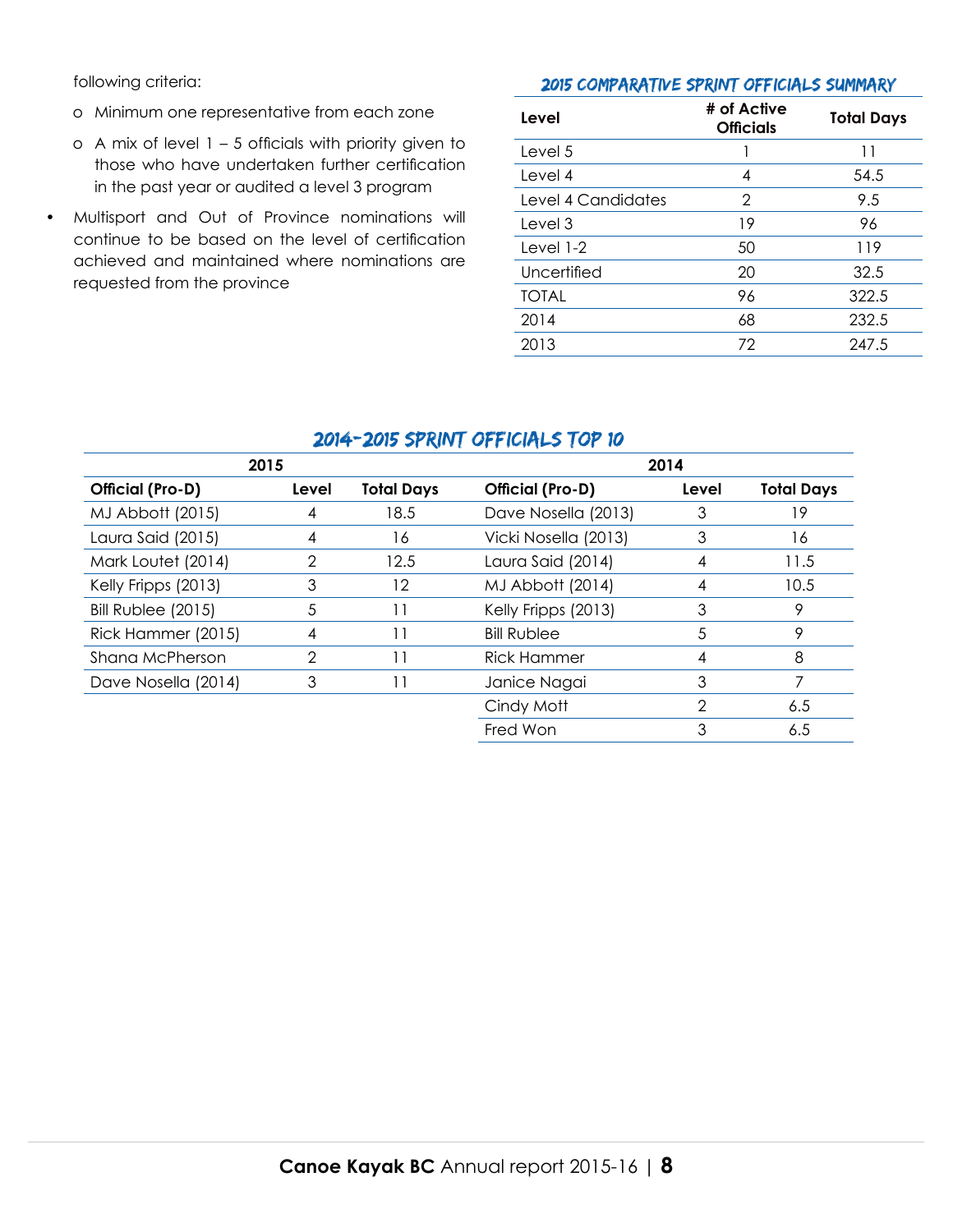### Financial Highlights

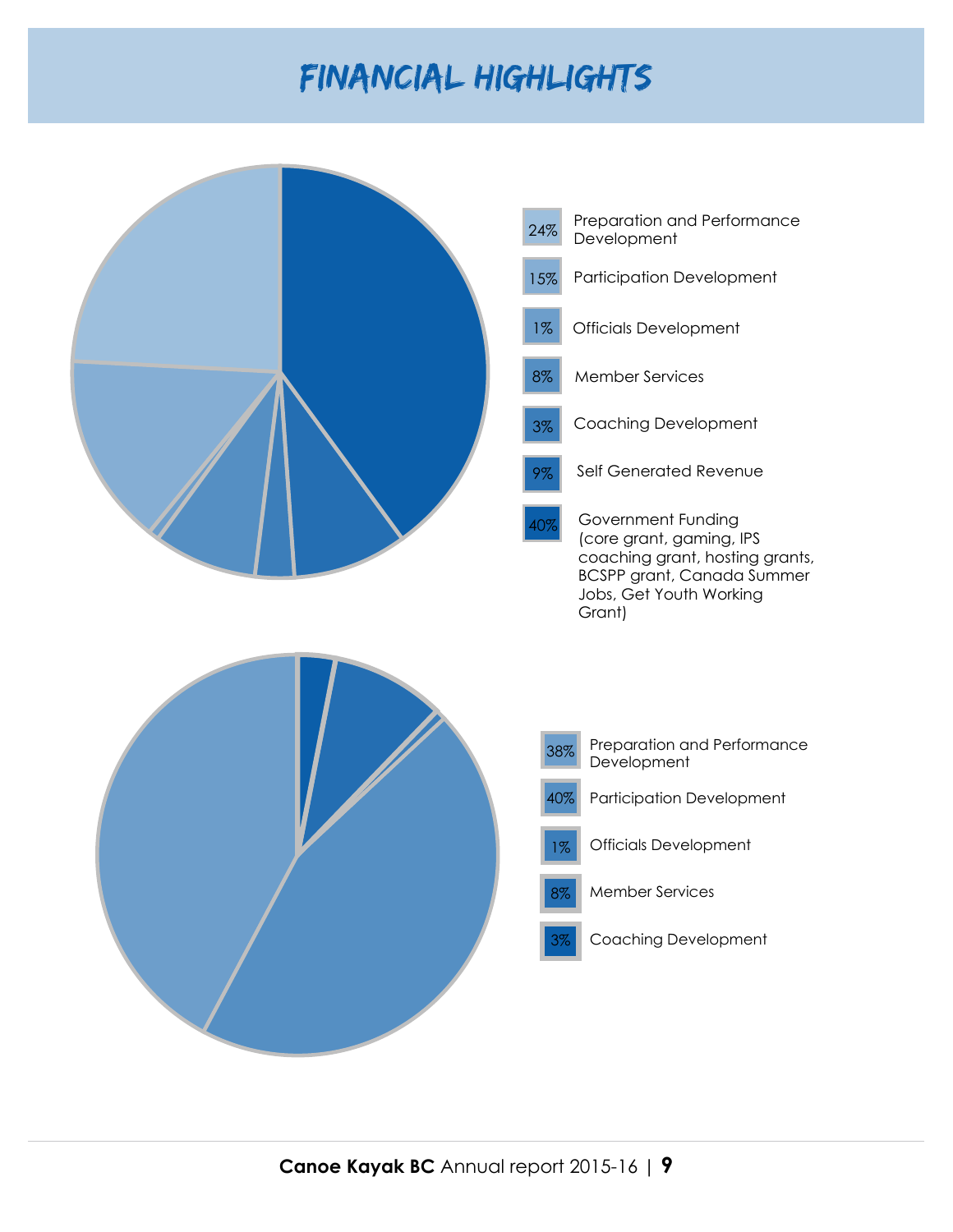No report submitted No report submitted

### Boarderline Boaters burnaby canoe & Kayak Club

### Chilliwack Centre of excellence

#### Highlights of 2015

Longtime CKBC member and CCEPC Paddler Jazmyne DenHollander participated in the Toronto Pan Am Games where she defeated heavy international favorites and won the only white water gold medal for Canada.

From a volunteer angle, the CCEPC President was asked to assist the Pan Am organizing committee as the Field of Play Supervisor for the slalom event at Minden, on the Gull River.

the end of the year.

#### High Performance (competitions, programs)

The CCEPC held a number of competitions related to white water slalom. The events covered all classes and were held on flat water and whitewater venues. The CCEPC ran an Athlete Development Program throughout the year. Currently 10 athletes have received Pacific Sport support for their development towards the 2016 Team Trials (Kananaskis), 2016 Olympic Team Trials (Rutherford White Water park), and 2016 Nationals (Quebec)

In the Pacific Northwest (BC, Washington, Oregon) there is the League of Northwest Whitewater Racers that holds 9 events throughout the region each year. All single



Chilliwack, BC hosted the Canadian Whitewater Championships. The event was well supported by local businesses and community.



Late in 2015 CBC personality Rick Mercer attended the CCEPC and gave the club and its members a day to remember. The show aired on January 12, 2016. Thank you RMR for the support of Canadian paddlers.

Chilliwack, BC hosted the Canadian Whitewater Championships. The event was well supported by local businesses and community.

#### Healthy Club System (club events and programs)

Our club hosted multiple successful events throughout the year. Programs were delivered by the club throughout the year. In the winter pool sessions kept the rust off of the paddlers.

The club went through some internal issues related to Societies Act reporting that was successfully repaired by paddler slalom classes are represented at these events including recreational boat paddlers.

In Chilliwack specifically there is the Ice Breaker series (Chilliwack, Abbotsford and Langley venues), Rich Weiss weekend (Tamihi Boater Cross and Slalom), Mothers Day (Corbould, Chilliwack), Tamihi 5-0 (Open boat race event), BC Championships (Tamihi Chilliwack or Mamquam Squamish).

#### Leadership (coaching, Officials, volunteers)

This is an area of redevelopment for the Club as multiple new face have taken on board roles with the CCEPC.

#### **2016 Board of CCEPC**

President Marko Kryworuchko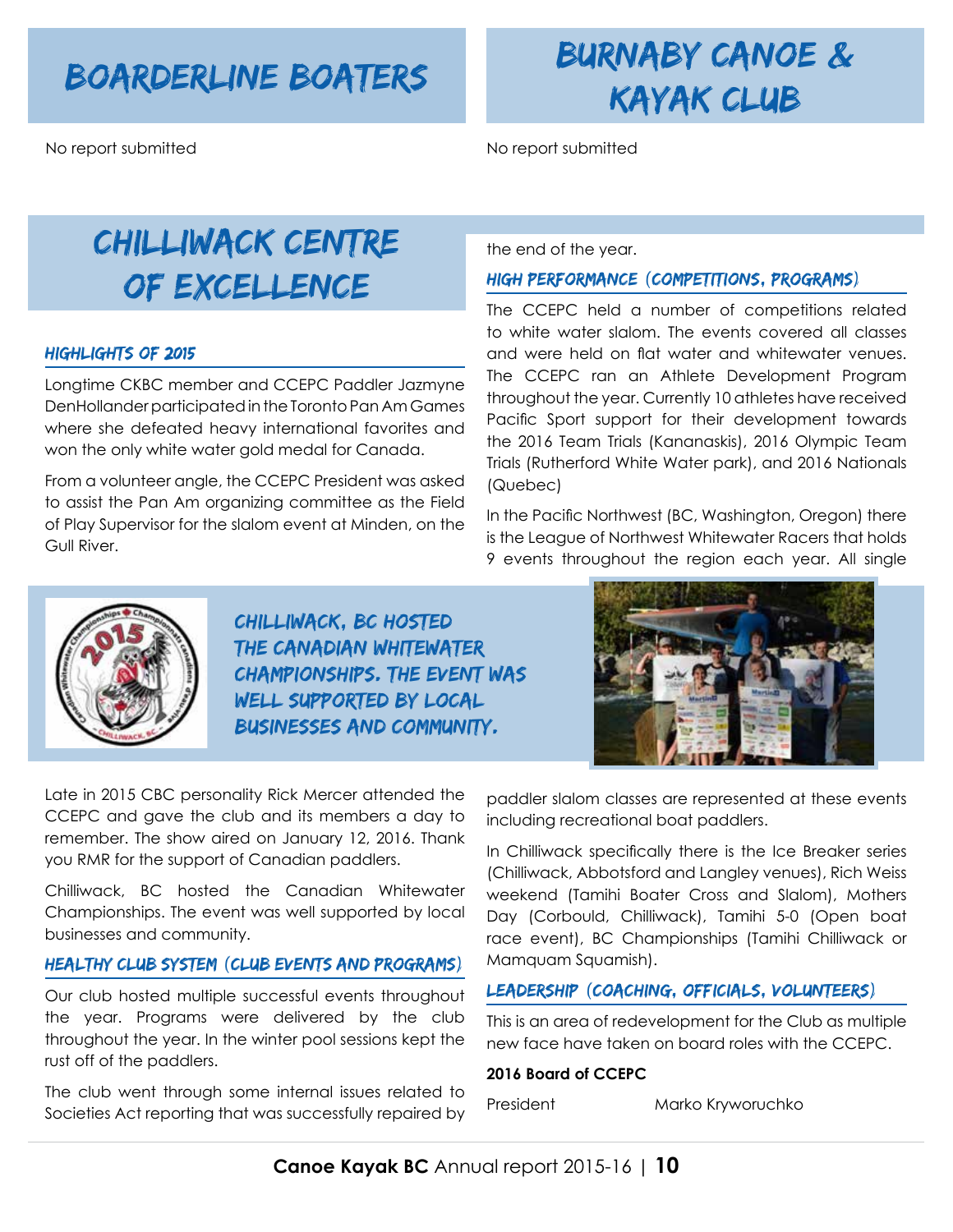| Vice President    | <b>Fred Atkins</b>              |
|-------------------|---------------------------------|
| Treasurer         | Teena Shaw                      |
| Membership        | <b>Patsy Capstick</b>           |
| Communications    | Barb Taylor                     |
| Recreation        | Shonnet Allen                   |
| Member at Large   | James Wakeling                  |
| Member at Large   | Rob Fletcher                    |
| <b>Facilities</b> | Darcy Wilkins                   |
| Secretary         | Vacant                          |
| Paid employees    | event and part-time contractors |
| only              |                                 |
|                   |                                 |

Training and certification opportunities are few and far between, as such, many historic coaches are no longer certified. It is hoped that the new coaching and certification programs will be more effective in maintaining coach certification. Late in 2015 an I2/L2 course was held in Vancouver Island where 5 leader / Instructors were certified, one from CCEPC.

As for volunteers, there are limited volunteers, doing too many roles, that are ultimately getting burnt out. The organization has started to become more effective at identification of roles and responsibilities of the volunteers and cross training individuals in multiple roles.

All clubs across the country host events and competitions with everyone holding their "corporate knowledge" in their head. A committee was suggested in the past to write a "Club 101" manual for all clubs to be able to learn from already established "SOP" (standard operating procedures) rather than reinventing the wheel every time. This manual could reduce problems, such as those experienced by CCEPC related to insurance, and the societies act expiration. This mistake cost CCEPC approximately \$2000 in lost revenues and fees related to reapplication. CCEPC has agreed to join the Club Excellence program to streamline club operations, and is awaiting further information from CKBC on the training.

#### a. Officials Courses

Course offered just prior to Nationals – 23 participants

#### Organizational Effectiveness (strengthening internal resources)

The number one problem is volunteer burnout. CKC and CKBC need to be more effective in assisting clubs develop programming, marketing a "product", and attracting volunteers that may be green in knowledge but with the existence of the Club 101 manual they can succeed with limited volunteer time invested. This will strengthen the health of the sport overall.

CKBC runs the Canoe Kids program and travelling roadshow however the trailer has approximately 20 sprint boats, one canoe and two sit on top kayaks. This program would better serve the organizational growth by merging all types of kayaks into the program. The best design would be to merge the Canoe Kids and the Paddle Passport program and have all disciplines represented on a trailer (example, 4 Donsa, 4 Vuvubat, 8 sprint boats, 4 freestyle boats, 4 creek boats). This allows all ages opportunities to participate and identify the discipline for them.

CCEPC would like to partner with CKBC and possibly other clubs in the delivery of an open house that represents all disciplines of CKC, individuals could have all boats at their disposal.

Supported from boat manufacturers would possibly increase sales for them, and local club membership would be part of every sale, increasing membership.

#### Facility Development (whitewater park projects)

#### **Tamihi Rapids, Chilliwack**

The venue is one of the oldest natural white water venues in Canada. Since the loss of Regional Development Centres across Canada and the shift to the national training facility in Ottawa, Tamihi Rapids gets used only for team trials or nationals on an infrequent basis. This venue is in need of development while respecting the environment (natural setting, fisheries, and user groups). Applications are being put forward for infrastructure development through the Fraser Valley Regional District, and the City of Chilliwack. Access improvement, facility construction on the North side, and stabilization of the South bank are just a few examples.

Tamihi Rapids should be host to ICF races and teamed with venues like Rutherford and Kananaskis could become a West Coast points circuit for those that can't travel to Europe on a regular basis. Improvements to this facility have been pitched to local community groups and the City of Chilliwack, hopeful financial support forthcoming in the future.

#### **Highway Gates, Abbotsford**

This venue will be the location of the 2016 BC Summer Games paddling component. The highway gates have been in existence for over 20 years and is a permanent site. Improvements required to increase the curb appeal of the venue. The building of a dock at the venue would be beneficial to all that use the facility.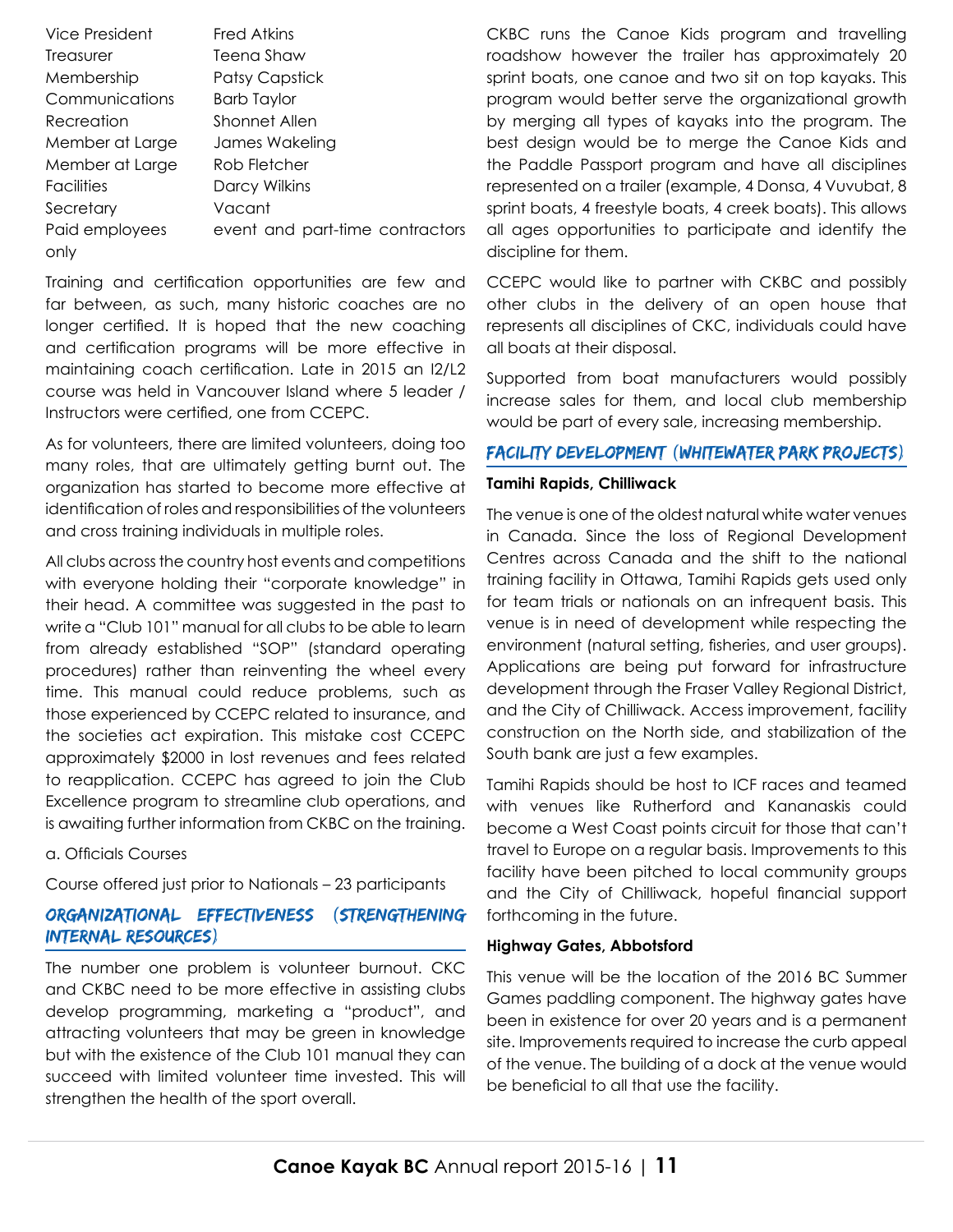#### **Corbould Gates, Chilliwack**

This flat water course (similar to the Abbotsford Highway Gates) is also in need of repair and partnering with the city to improve the facilities at the location (to become similar to the Salmon River location in Fort Langley) would make this venue more functional for local paddlers. This venue has been used on multiple occasions to host Icebreaker and Mother's Day events by CCEPC.

#### **Rutherford Creek, Rutherford White Water Park**

CCEPC continues to be the lead club in the volunteer support of this venue for CKC sanctioned events. Hopefully in 2016, with the recent signing of an agreement with CKBC and Innergex, a local Pemberton / Whistler club will become the primary support club.

Innergex created the venue with the former whitewater association. Presently its design is challenging to paddlers of all levels, the agreement sees the initial improvement of obvious safety concerns (catch sieve), with the ultimate plan to make the venue useable to all levels of whitewater paddler, reestablishment of the canoe polo training area, and maintaining the Senior Team Trial and Olympic qualifying course.

The ultimate goal of the venue is to attract paddlers from around the world to experience the venue on one weekend while they explore the province of B.C. in the remaining natural venues. This venue should be holding ICF level points races, as this would not only help the venue, it would increase the exposure to the paddling community in Canada, and it would hopefully identify and attract current grass root paddlers into the whitewater disciplines of Slalom, Freestyle and Canoe Polo.

~ Marko Kryworuchko, President and Rob Fletcher, Past President

### Chinook Racing Canoe Club

#### **PERFORMANCE**

Our Comp men's kayak crew began focusing on 200s and 500s in the spring of 2015. Training was set back last year when one athlete was involved in a motor vehicle accident that occurred at the Team BC training camp.

He pushed to fulfill his Team BC commitments for Western Canada Summer Games, but the whiplash impacted his abilities to perform at his best and the number of his races was reduced. Post Games, he was unable to compete at Provincials or Nationals. Given those circumstances, expenses and logistics, his crew boat partner also did not attend Nationals. It was ultimately a transitional and quiet summer for these two athletes.

Over winter cross-training the focus has been on rehabilitation and healing and continues in that vein. Our comp group had intake in the fall of two other athletes. winter cross-training provided reasonable gains for all four.

#### **PARTICIPATION**

Chinook currently has twelve paddlers; two male Sprint Kayakers and a female and male Sprint Canoer in our Comp Program.

Our current Development Program has been split into

two groups this spring with four paddlers in each group. Coach, Patrick Dann, runs the Dev Programs and will oversee our children's summer courses and camps.

#### Partnerships

We continue partnering with the Fairway Gorge Paddling Club (FGPC), being located at their dock facility.

FGPC's designated Chinook page on their website is linked to our own website. We are included in newsletters to FGPC membership regarding our summer courses for children and youth.

This summer Chinook will continue to work within and recruit from FGPC's weekly children's summer camp programming. The goal of both clubs is for Chinook to offer the option of on-going paddling programming to interested youth from the FGPC summer camps.

#### **SUSTAINABILITY**

Chinook was successful in securing both a ViaSport and a Telus grant last year. Both were used to purchase boats and equipment which contributed to a 400% increase in recruitment between the start of our 2015 and 2016 Dev Programs.

This year will be the fourth and final payment to CKBC's Boat Loan which had been used to purchase a K2 and trailer when we first began. We will be almost debt-free.

#### Goals

We have met all three of our 2015 goals which were: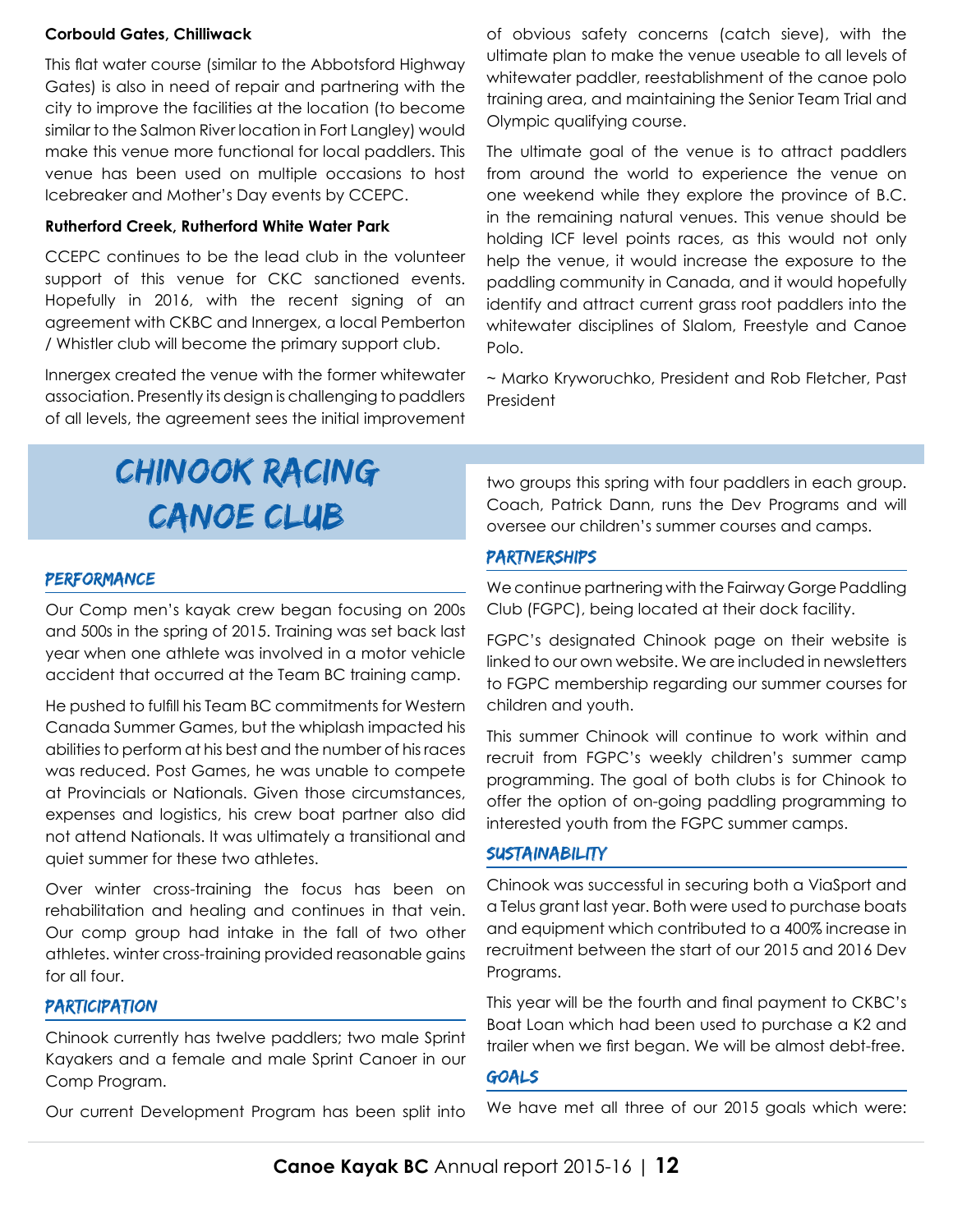to increase participation, increase memberships in the Development Program and enhance our financial resources. Our 2016 goals are much the same. It's our hope for our Comp men's kayak crew to have a full and rewarding season ahead.

#### CHINOOK Pillars

The pillars of our Strategic Plan are Leadership, Organizational Effectiveness and Excellence. To the

## Comox valley paddlers club

No report submitted

### False creek racing canoe clue

#### CanoeKids Summer Camps

We had an outstanding CanoeKids summer! Our camps ran Monday to Friday 9 a.m.-4 p.m. for nine consecutive weeks this summer, and we had 184 registrations (compared to 146 last year), with very minimal advertising. Our camps are becoming increasingly popular, and a lot CanoeKids paddlers joined Youth Flatwater.



#### Youth Flatwater program

It was a very busy but successful year! We had 30+ kids register (~ages 7-15), and Laurence Chin, Diane Tam, Daphne Austin, and Coco Lau have been busy all year best of our ability we remain mindfully engaged in the tactics we've identified in our plan to continue towards our objectives.

~ Rhys Del Valle, Commodore

coaching them three to six times per week.

This year we made significant improvements to our program structure; following the Canadian Sport For Life Long-Term Athlete Development (LTAD) model, and more specifically, the CanoeKayakCanada LTAD Model, we've structured our program into levels that promote optimal athlete learning pathways in the sport of sprint canoe and kayak, with CanoeKids being the entry point into the sport.

We participated in a lot of exciting events and regattas this year including:

- San Diego Training Camp
- • Ridge Season Opener Regatta
- BC Cup #1 / WCGS Trials Burnaby Lake
- Paddle-a-thon (club fundraiser)
- • Ted Houk Regatta Seattle
- BC Cup #2 Pitt Meadows
- BC Cup #3 Burnaby Lake
- • Provincials Kamloops
- Ridge Invitational Regatta
- • Western Canada Summer Games (WSCG)
- • BC Cup #4 Nanaimo
- Canadian Nationals Ottawa
- Pacific Cup Regatta Maple Ridge

Our paddlers are constantly on the podium, and at our last regatta, Pacific Cup, we brought 25 kids, coming in fifth out of 14 clubs in the overall point standings.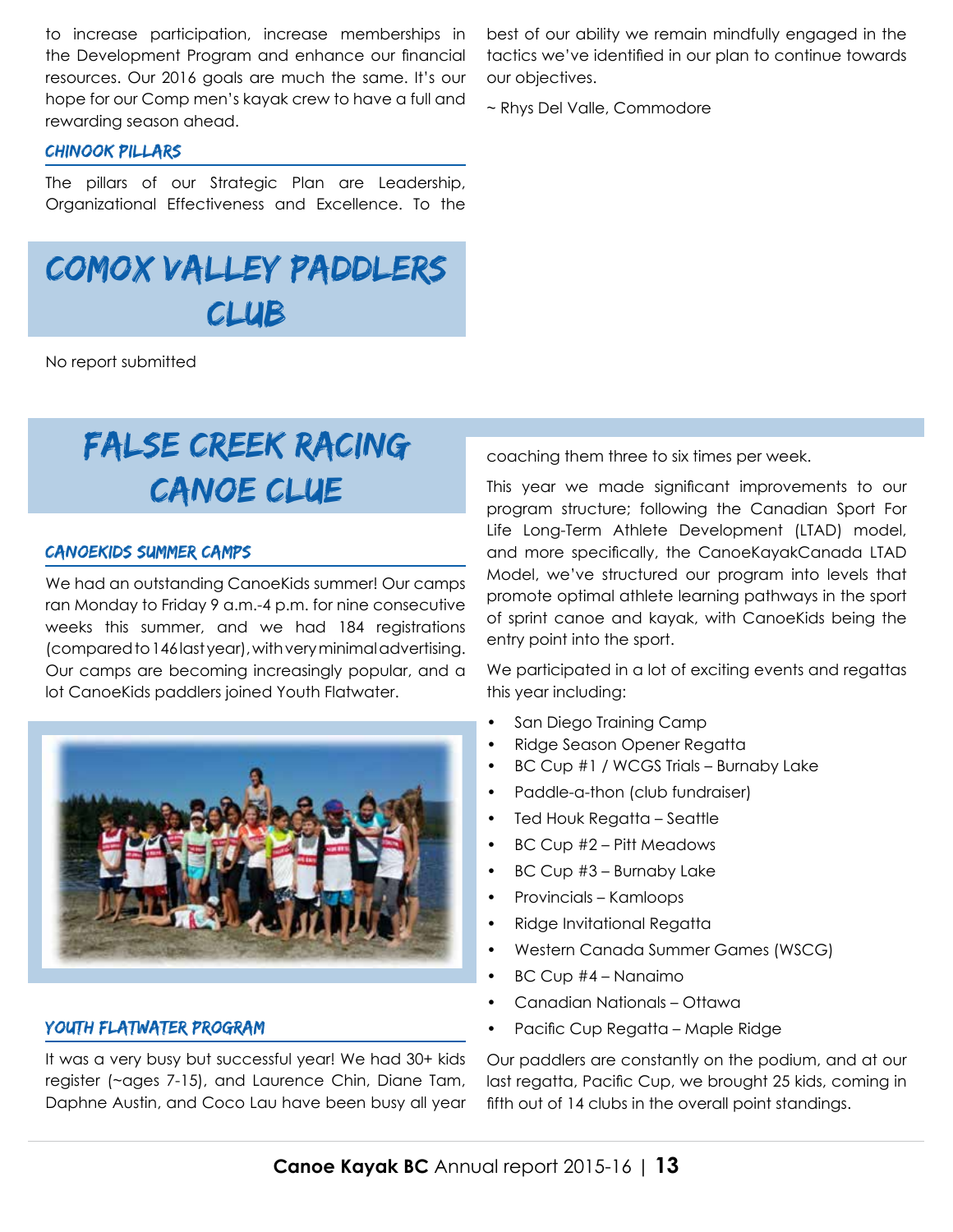Anna Zhang had a great performance at WSCG, placing 3rd in C2 200m and 5000m, 3rd in C4 500m, and 4th in C1 5000m. She was also among the youngest paddlers who raced at Nationals this summer.

Coaching has also continued to excel; fulfilling more NCCP requirements, and working with National Team coaches and athletes throughout the year. Diane Tam coached for WSCG's Team BC, and we will continue to see our coaching staff at future events, including the BC games, and 2017's Canada Summer Games.

Currently, we've started our Fall/Winter programs, which involves paddling and a lot of dryland training (e.g., gym, climbing, running…). Next year, along with all the above events, we'll also be bringing a team of athletes to the BC Summer Games July 21-24 and Nationals again which will be held in Nova Scotia.

#### Adult Flatwater program

Our sprint program continues to attract paddlers, experienced and new, participating in a lot of the above regattas as well. Some raced at Nationals this year and we're planning to bring a team to Nationals again next year. Diane and Sean McBeath (along with Anna Zhang) have also made provincial time standards, qualifying for CanoeKayakBC's 2015-2016 Provincial Team. Next year, the Americas Masters Games will also be held in Vancouver, which may bring more paddlers into the program as well.

~ Diane Tam, Coach

### Fort Langley Canoe Club

FLCC continues to grow - we had 625 members in 2015. It's amazing to see so many recreational and competitive paddlers of all disciplines on the water in Fort Langley as well as representing FLCC at regional, national and international events and regattas. This report may seem long but with such a big club and so many things happening there is a lot to say, and we want to be sure to hit the highlights for each division as well as the club itself. I hope I have not missed anything.

This year the club purchased another new motor with the intention to replace one motor each year, as well as ensure annual maintenance is done. As we strive to meet the growing needs, we stored two safety boats on the water this year with the third ready to go in the boathouse. As the needs keep growing we appreciate the cooperation between divisions while sharing the boathouse, storage, docks and equipment.

FLCC is a volunteer run club, and I want to thank all the members who step up throughout the year. FLCC could not run without our volunteers. A special thank you to the 2015 board members who gave so much of their time and expertise to the club. John and Denise are stepping down from the board but they will remain involved as John will be Maintenance Manager and Denise will be on the DB Committee. And lastly a big thank you to all those who have put their names forward to stand for the board in 2016. Your leadership and willingness is appreciated.

Voyageur continues to enjoy their weekly recreational paddles, as well as monthly trips that are enjoyed by other divisions' members. The voyageur division is a great entry point to the club but also provides many community activities. The annual Edge Program was the biggest ever with about 90 Walnut Grove grade 11 students on the water for a day trip to Kanaka Creek. Our voyageur regatta in conjunction with the Cranberry Festival was as popular as ever.

There are numerous outings for the community included Girl Guides and Langley Water Weeks. Several members joined the Voyageur Brigade paddling our voyageur canoe through the Badlands of Alberta in 2015. In 2016 they are preparing to enjoy the Broughton Archipelago at the North end of Vancouver Island. FLCC is involved in co-planning the 2017 Voyageur Brigade paddle down the coast to connect with other trips across Canada to celebrate Canada's 150th anniversary.

Our fleet expanded with the addition of another voyageur canoe which is needed for the Cranberry races and big outings. Plans are in the works to install a boat lift to enable two boats to be stored in the boathouse rafters for easy access.

DB continues to be the biggest division in the club including all levels of recreational to competitive teams. This past year the new DB Steering Manual and DB Safety Manual were compiled. We implemented the steering assessments and mentor-ship program which had a positive response and we are looking for on-going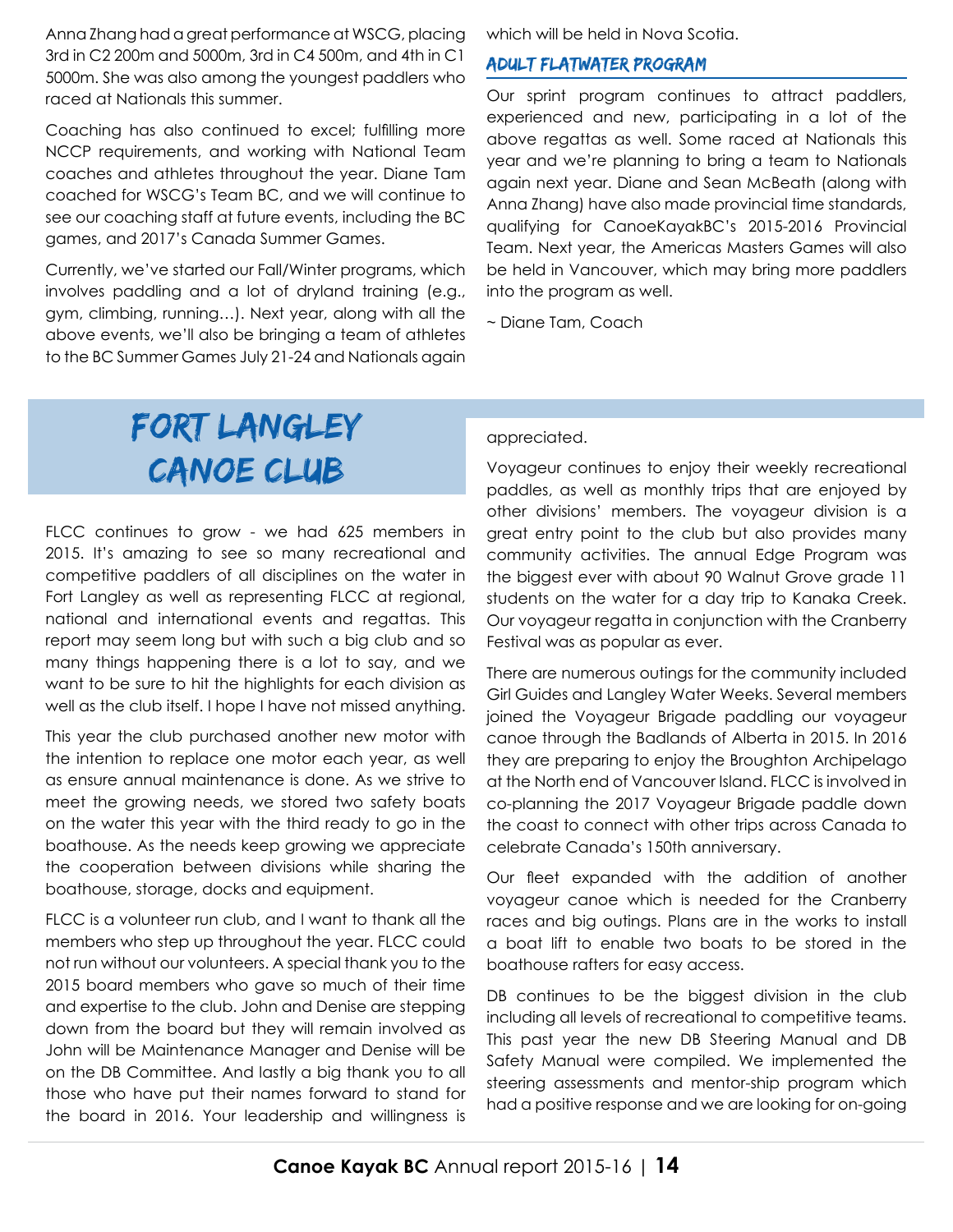#### improvements.

We also held our first FLCC DB Drummer Forum where experienced drummers shared their knowledge. We had numerous community outings, both schools and corporate groups, which is a great way to introduce our sport to the community. A huge thank you to Gayle Brooks for organizing these outings, as well as all the volunteer steers, callers and dock help.

Congratulation to all teams representing FLCC in 2015 at local and international regattas, and especially those Fast & Furious and Titanium members racing DB10s at the Pan Pacific Games in Welland, winning three bronze medals (we are currently looking into the purchase of a pair of DB10s).

All the teams are getting ready for the 2016 season. Titanium Women qualified to race at Worlds in Australia in a few short weeks and we wish them well. We also have some new teams forming. One has already booked their practice times: Ex-sighted for visually impaired paddlers. We are excited to welcome them to FLCC.

The OC division saw the addition of a fifth boat to our fleet as well as a dedicated outrigger trailer, both of which help serve the needs of our paddlers for training and racing purposes. FLCC hosted two OC races in 2015. Our annual FLCC River Run in the spring was popular with 47 boats entered. We held our first Fall Small Boat regatta which we hope will become popular.

We had 180 members huli this fall and 42 OC6 winter practice slots are booked. There has been increased interest among club members to discover outrigger canoeing and the desire and number of crews attending race events continues to increase.

Some of our members have been training very hard to attend the 2016 IVF World OC Sprints in Australia this May, so congratulations to those FLCC members who have been selected to paddle on Team Canada: Cheryl Bublitz, Ann Mohs, Lani Schultz, Allison Wilkins, Bob Anderson, Doug Kazakoff, Darrell Smith and Jonathan Wilkins.

Within a month, FLCC is excited to host a training clinic for those going to the IVF World OC Sprints. On March 12 and 13, approximately 70 paddlers, all going to Worlds, trained on the Bedford Channel. FLCC is honoured to support this clinic. The constant increase in participation and dedication

to be competitive, poses new and exciting challenges for the division and members. We need to examine new initiatives as to how things are done and how we can foster increased cohesiveness within the division in order to better serve the members and represent FLCC.

The Sprint Canoe/Kayak division had some great success in 2015. Ben Muench coached the Sprint members, and with the help of other Sprint members, ran the summer community and school programs. These are a great way to get community members and youth on the water as well as a source of revenue for the Sprint division. Congratulations to FLCC members Meghan and Lauryn Cheung who achieved gold at the Canadian Western Games and were selected to go to Nationals in Ottawa.

We are excited the Sprint division has been successful in hiring a full-time coach in 2015. We're pleased to introduce Emily Raymond. She brings a lot of experience to the club and we hope to see a surge in participation numbers and development of the Sprint division in 2016 and beyond.

FLCC had our first complete season with the newly expanded Canoe Docks, which were much appreciated by the members, but already we are short of dock space for our expanding fleet of big boats. After exploring upstream with no good solution, we have now contacted the Township of Langley regarding adding new FLCC docks downriver with access from the Paddlesport Dock. The Township seems in favour but they await input from other Paddlesport Dock user groups.

In preparation to pursue this avenue we have included funds in our budget so when Township approval is given we can move forward quickly (dock expansion was discussed under Financial Reports before member approval of 2016 budget). This dock expansion will address the lack of dock space but we continue to struggle with lack of on-land storage, especially for our expanding fleet of trailers. We have been looking for accessible parking for our many large trailers and if anyone has suggestions or leads please contact the board.

We also have no Clubhouse and this is an on-going discussion topic. Recently, FLCC have been included in community discussions about future development of Bedford House with the possibility of a Clubhouse and community usage. These plans are in the very early stages but FLCC will continue to pursue options. As you can see FLCC continue to thrive, and change as it grows. The board always welcomes input from its members (we are still asking for member input to update our strategic plans). And, of course, we encourage everyone to volunteer as we anticipate another busy year in 2016.

~ Cheryl MacIntosh, Commodore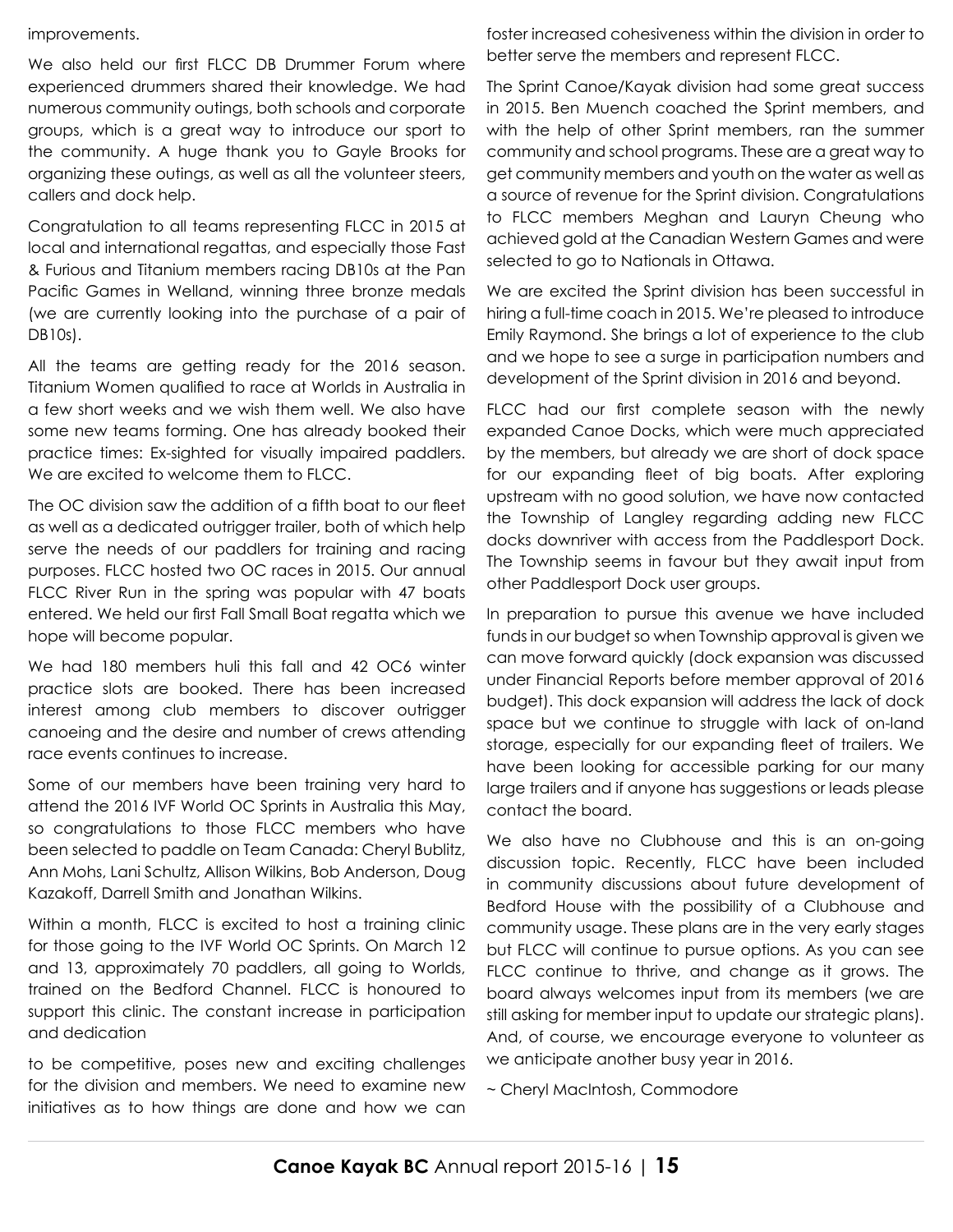### Kamloops Canoe & Kayak Club

#### **PERFORMANCE**

- Two athletes made team BC and attended the Western Canada Games.
- Two athletes attended Nationals in Regina. Zach Morgan had a fourth place and a silver medal finish.
- **Hosted National Qualifiers**
- Many successful results at BC Champs



#### **PARTICIPATION**

- Nine summer camps most full and some with a waiting list
- Ran one successful First Nations Camp
- 15+ full day elementary field trips
- Masters paddling program run by Chris Taylor
- Womens dragon boat program
- • 600+ people paddled at Kamloops Canoe and Kayak club during the 2014/2015 season
- Second year of a winter training program

#### partnerships

- Receiving a coaching grant from the Kamloops Blazer's Sport's Society, Pacific Sport Interior as well as IPS funding for Stan as Regional Coach.
- Received HRDC and Direct Access grants
- Partnered with Kamloops Indian Band to run First Nations summer camps
- Partnered with Pacific Sport Interior
- Received Blazer's Legacy grant for new equipment
- 2nd Paddle-a-thon
- Very successful dinner and auction held at On The Rocks

#### **SUSTAINIBILITY**

- Added new members to the board
- Trained new officials
- Second year of fundraising committee
- Same coach new and old summer staff returned
- Hired and Operations Manager to look after club business
- COACH IS ALMOST A LANDED IMMIGRANT!!!
- ~ Beth Morgan, Commodore

## KELOWNA PADDLE CENTRE NANAIMO CANOE & Kayak Club

No report submitted No report submitted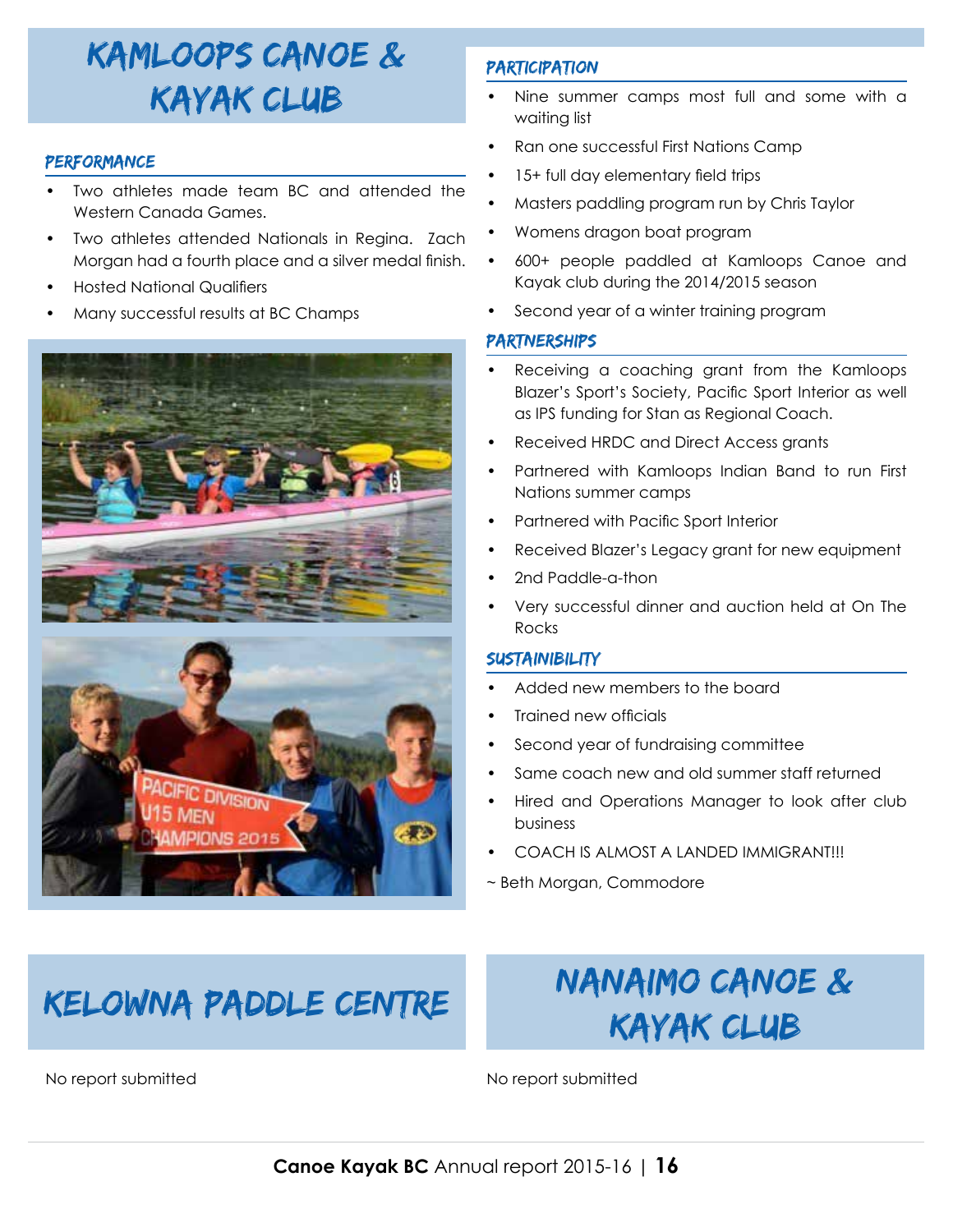### Nelson Kayak & Canoe Club

#### **PARTICIPATION**

During this year, NKCC has maintained a steady core Membership, while seeing interest and activity in our growing Spring Program on the rise. We had 17 athletes enrolled in our Program which ran from May until October. Their ages ranged from 10 to17.

We were able to host the CKBC Canoe Kids week in July, and a CKBC Beginners Coaching course.

Our Sprint Kids also participated in Paddle-Thon.

We also saw an unexpected interest in Masters level paddling, with parents increasingly taking to the water during the long hot summer. Many of these parents directly support the Youth Program by providing safety boat support and supervision during practices.





### **PERFORMANCE**

2015 was our second year with Jason Rusu as our Coach, as he recently moved to Nelson. Jason has a long history with Sprint Racing as both an athlete and a coach. He definitely is a welcome factor in the growth and success of our Club.

NKCC sent athletes of all ages to the Kamloops event in July, to Calgary in early August, and to Maple Ridge in mid-September. We had athletes place and win in races, which allowed them to challenge themselves and experience the growth of their paddling abilities in a warm and fun team environment.

All athletes had great experiences and returned to Nelson stronger and ready to work harder at their sport. Masters participation in Calgary and Maple Ridge was also noted.

#### partnerships and sustainability

NKCC parent volunteers spent many hours working prior to the Spring season and were successful in that the NKCC Sprint Program gratefully received many grants, which have allowed us to increase our fleet of boats, and finish the year in a strong financial position.

#### **Grants Received:**

| Kokanee Chapter IODE                          | \$500.00  |
|-----------------------------------------------|-----------|
| ViaSport                                      | \$2000.00 |
| <b>RDCK CBT* CIG</b>                          | \$804.00  |
| CBT CIP/AAP                                   | \$2700.00 |
| CKBC BCSPP**                                  | \$258.00  |
| NDCU                                          | \$500.00  |
| Totalling                                     | \$6762.00 |
| *Community Initiatives Grant, **Hosting Grant |           |
|                                               |           |

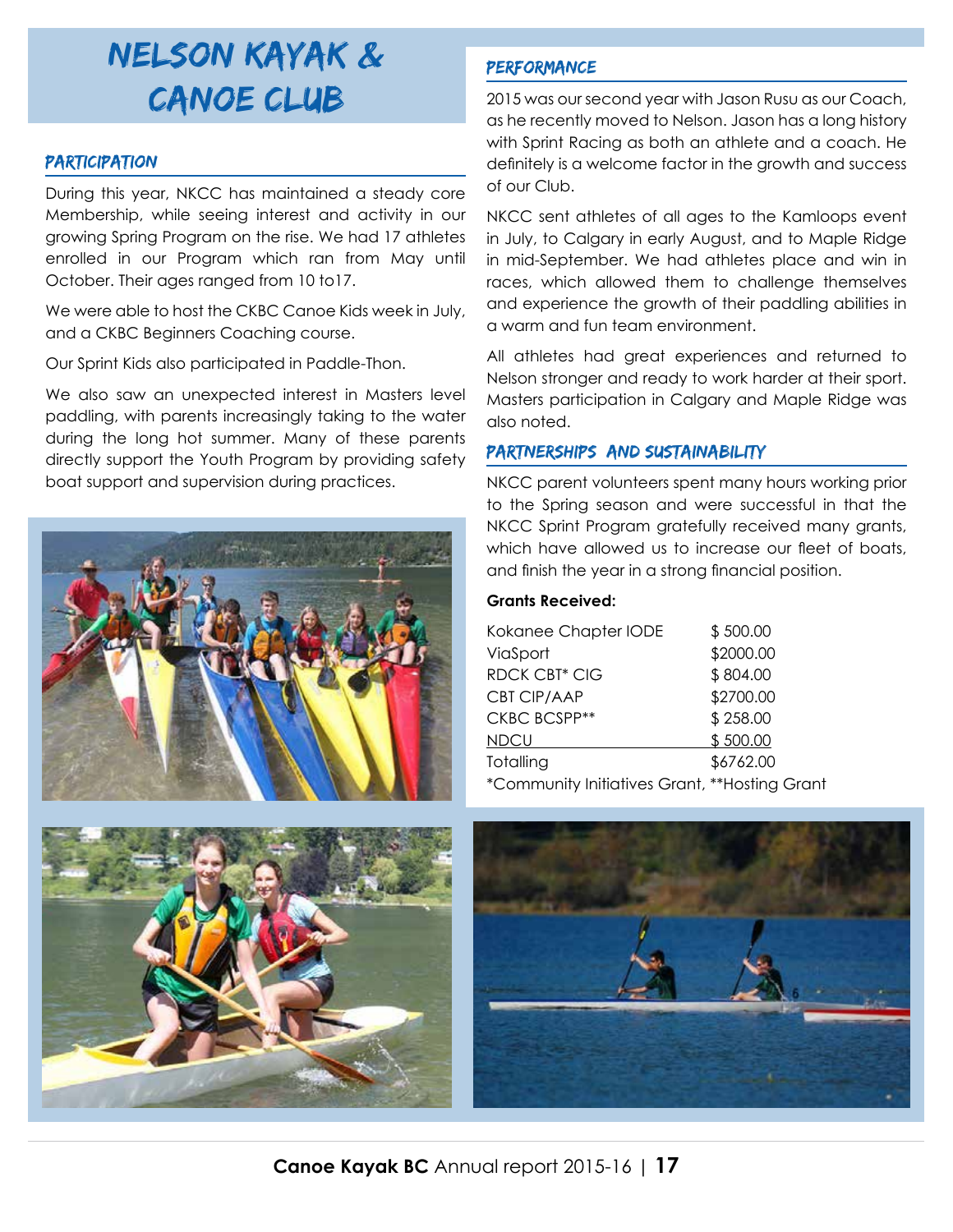NKCC saw boat acquisitions of a Hody K4 mini kayak, through the CKBC Loan program. We also acquired a used C1, C2 and K2, as well as a Safety Boat.

#### conclusion

2015 was a great building year for NKCC. Club participation was strong on all levels, and increasing our fleet of boats made the water more accessible for the

### Nitinaht Lake Paddle Club

No report submitted No report submitted

Youth and all ages. It was truly something to see when the K4 arrived and took a turn out from our dock, a boat never seen before on Kootenay Lake. Team spirits were high all year, and paddling weather was uncommonly fine.

~ Jason Rusu, President

### North Brigade Paddling Club

### Pemberton Canoe **ASSOCIATION**

#### **PERFORMANCE**

The club had a lot of growth and improvement with its flat water athletes this year. One athlete qualified and competed at the Canadian National Championships, two competed at Western Canada Summer Games, and three athletes were named to the provincial team.

The dragon boat program had a great year of results. The youth Laoyam Eagles program (three crews) produced a 2nd and 5th place finish in the Junior A Final and a 7th place finish in the Junior B Final at the Rio Tinto Alcan Dragon Boat Festival.

Three members of this crew were named to the Canadian National Team and competed at the IDBF World Championships in Ontario, bringing home many medals.

The Grade 6/7 dragon boat team came home with a 1st place finish at the BC School Dragon Boat Championships.

The adult Bald Eagles program had a 6th place finish in the Recreational A Mixed Final, a 6th place finish in the Women's Final, and a 7th place finish in the Open Final at the Rio Tinto Alcan Dragon Boat Festival. A Laoyam Eagles alumni crew also competed this year, coming 1st in the Competitive A Final.

The outrigger program competed in a couple of races this season. Their most notable result was winning the poker hand in the Poker Paddle 10 km race. Three members (one adult, two youth) were named to the national team and will be competing at the Va'a World Sprint Championships in Australia shortly.

#### Participation

The flat water program grew to include 22 members by the end of the season.

The club ran two different elementary school dragon boat programs this year. The grade 6/7 students from Signal Hill Elementary in Pemberton only had 21 paddlers this season. This decrease in numbers is most likely due to the school not participating with an in-class session for all kids, so the kids only did Sunday sessions.

Forty-one students from Xit'Olacw Community School in Mt. Curie, however, came out during school time for the month of May. The youth dragon boat program had approximately 60 paddlers and the adult dragon boat program had 28 paddlers, which is consistent with previous years.

The outrigger program had 16 registered paddlers in the recreational program that paddles at Green Lake in Whistler, and another 10 members that trained in Pemberton and competed throughout the summer and fall.

The club ran three different summer programs this year.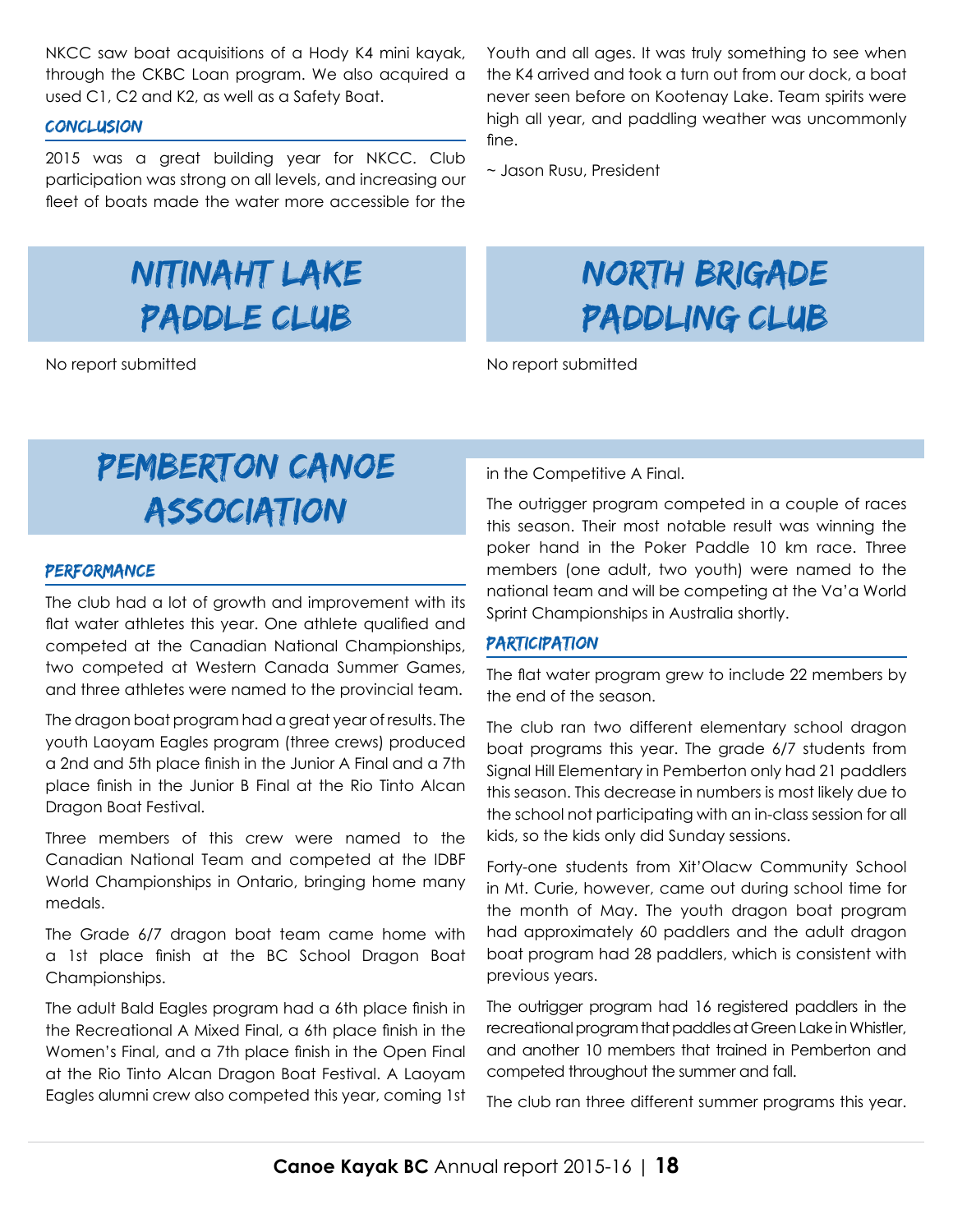

The weekly CanoeKids and Regatta Ready programs were full, or close to full, every week with a total of 42 registrants, and many with repeated weeks. Working with Mt. Curie, the club had 19 kids from the Aboriginal Summer Camp Program paddle dragon boat with the club two times during the summer. Finally, there were five youth and adults who paddled outrigger once a week through a program ran in conjunction with the Whistler Adaptive Sports Program Society.

The club also launched it's "Get in the Boat and Paddle" program for corporations and organizations to come out and do a fun team building activity while working together to paddle a dragon boat or outrigger. There were two groups that participated in this program.

#### **PARTNERSHIPS**

The club's programs continue to be supported by the Pemberton and Whistler communities with donations from the Pemberton Women's Institute for the flat water program and an individual donor for the outrigger program. Paddlers who travelled to Western Canada Summer Games for flat water and to the IDBF World Championships for dragon boat were funded for some of their travel expenses by volunteering at Pemberton's Slow Food Cycle.

The club received the Canada Summer Employment Grant which helped to pay for summer camp employees. The club received two Pemberton Valley Utilities Society grants to pay for gym passes and personal trainer sessions for some of the older youth flat water and dragon boat paddlers.

he club also received a grant from the Pemberton & Area Community Endowment Fund, through the Community Foundation of Whistler, to buy new equipment for both the flat water and outrigger programs. The adaptive



paddling program that was offered in the summer was supported by a grant from Innergex Renewable Energy Inc. through an application made by the Whistler Adaptive Sports Program Society.

The club helped support a fundraiser put on by Hugh Fisher and Hillary Downing, founding members of the PCA, for the Brain Tumour Society. Barnstorm, as the event was called, was an outdoor concert held in the Pemberton Community Barn with a live band from New Orleans, called The Deslondes. The event raised just over \$4500.

#### **SUSTAINABILITY**

The club worked with the Village of Pemberton, as part of a stakeholder group, to provide input into the One Mile Lake Master Plan. Some of the suggestions from the PCA were to remove the lower parking lot to allow more beach and grass area at the lake for the larger numbers of people who use the waterfront in the summer months and to move the bike/walking path to the back of the grassed area and around the back of the boathouse to prevent accidents and congestion in front of the boathouse. The club also indicated the possible need in the future for an extra bay to be added to the boathouse and another dock dedicated to the club for launching boats.

The club also worked on its strategic plan with goals to build relationships with the community, increase the engagement of club members, build more organizational structure in the board, and develop a business plan to bring financial growth to the club. The immediate focus for financial growth is to continue to build the summer camp program and the "Get in the Boat & Paddle" program.

~ Karen Tomlinson, Commodore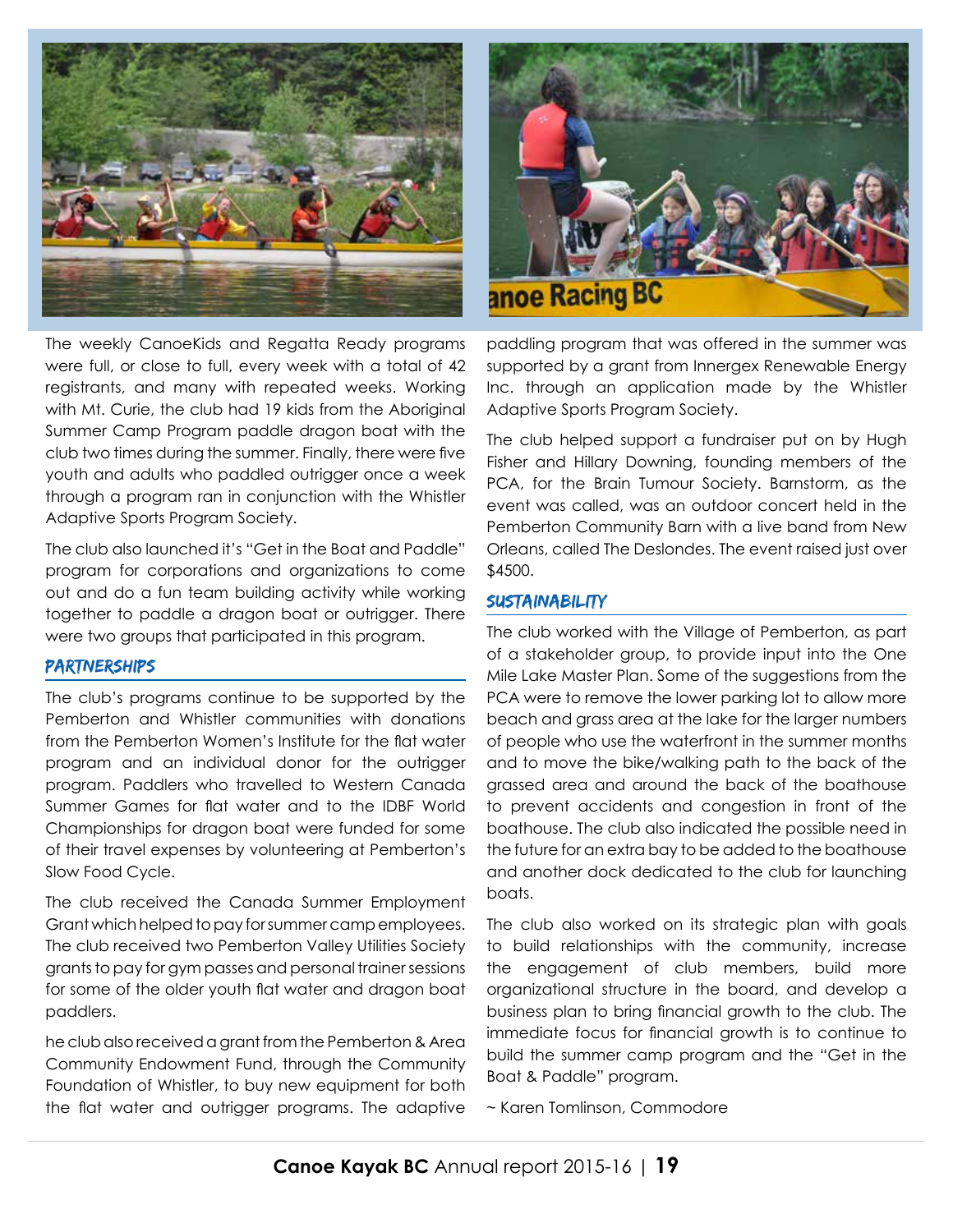### Pitt meadows paddling club

#### Overall

2015 was a successful year for Pitt Meadows Paddling Club. We started the year with some strategic planning, and setting priorities for the future. Participation in all disciplines has increased.

The Sprint program saw two para athletes paddling very successfully in the National Championships in Ottawa, winning gold medals, and several younger athletes are in the wings.

The women's voyageur team "8 of Hearts" trained for and raced in the Yukon River Quest, finishing 14th overall out of . Three dragon boat teams assisted the new drop in DB team get started.

The Outrigger program ran all year long.... and the general drop-in time for the public was extremely popular.

The very successful Summer Camp program with summer



staff continues to increase the availability of water sport to children.

#### **MEMBERSHIP**

PMPC had a very successful year with memberships and drop in programs. Our club saw a huge increase in the number of people paddling at PMPC this year. Last year we had approx 300 people entered in to Padtrac and this year we have approx 950 (over 3 times as many!).

One large reason for such an increase was due to school programs. Last year the schools had their strikes and it limited the number of school participants. This year we had close to 370 participants compared to approximately 100 in 2014.

Our membership numbers also increased. In 2015 we had 121 full members.

Drop in programs were very popular. Including community groups we had approximately 400 people come out and paddle with over 100 returning for additional drop in times.

Summer camps were also very successful. We had 84 enrollments for the summer camp programs this year, many returning from previous years.

#### **FINANCIAL**

We are very pleased that the club was able to generate enough income to account for all club expenses over the course of the past year. With this year's steep drop in membership rates, we could have been facing a very different outcome.

Fortunately, with healthy participation from school and community groups we were able to offset the substantial increase in paddler insurance fees with the added



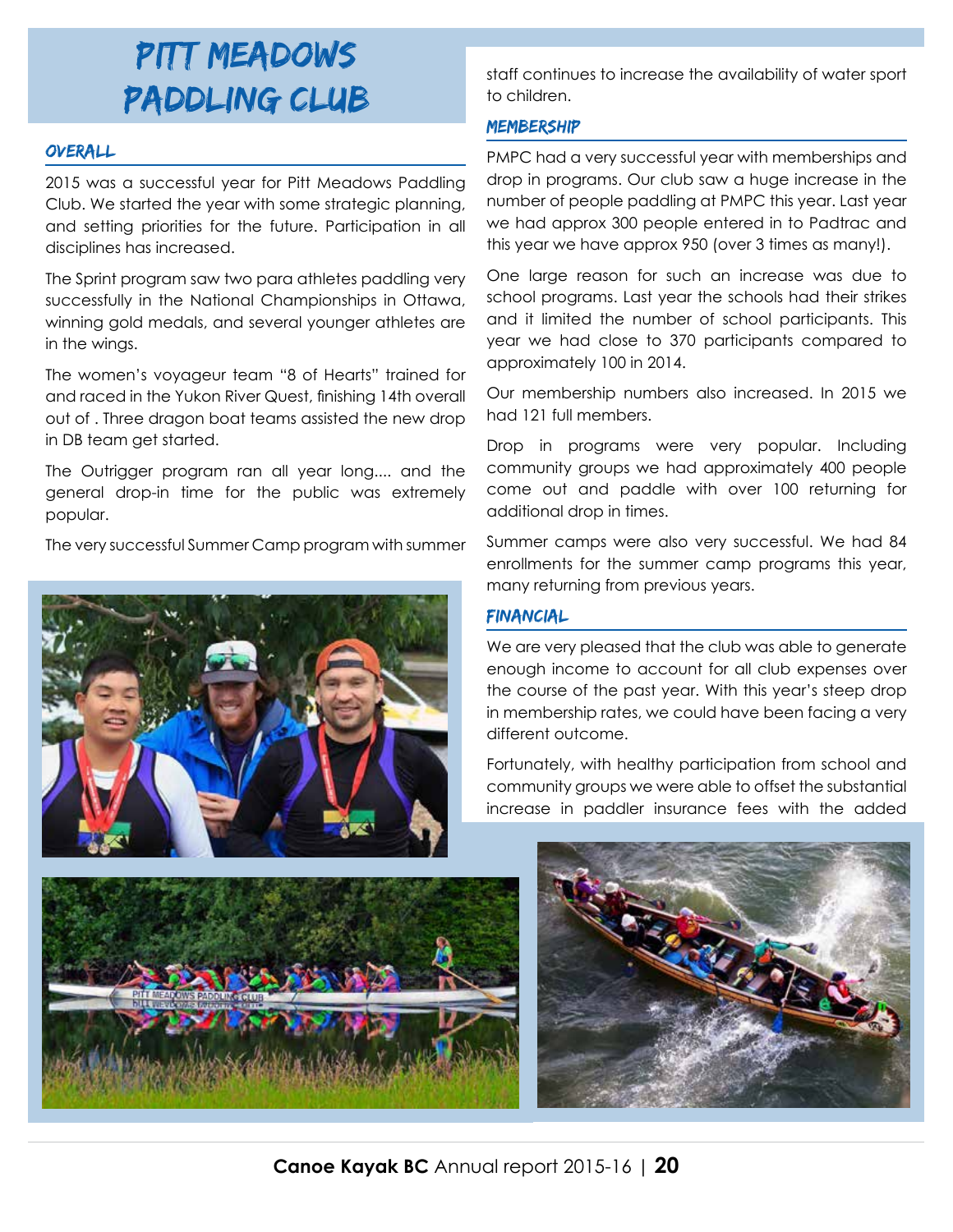income from these programs. PayPal was a key factor for the summer campers this year, as nearly \$5,000 was paid online via this service for the 2015 season. While there is a small charge for the services of PayPal, it is likely still a good bet moving forward.

With the heavy participation in drop-in paddling came

## Prince George Canoe & Kayak Club

No report submitted

### Ridge Canoe & Kayak Club

#### **PERFORMANCE**

RCKC had a very strong year in performance. Our athletes have proven that they are able to compete at both the National and international levels.

Brian Malfesi is a member of the Canadian National Team. He participated in:

- Team Trials 1 Georgia: Senior K1 100m 9th in A final, Senior K2 100m 2nd in A final
- Training camp in Ontario
- • World Cup Tour
- • Portugal: Senior K1 5000m 9th, Senior K4 100m 7th in A final
- • Germany: Senior K2 100m 5th in C final, Senior K1 5000m 19th
- Denmark: Senior K2 100m 5th in A final
- World Championships: Senior K2 100m 15th overall

Four of our high performance athletes attended National Team Trials in Montreal in June, Alex Brent, Sebastian Sorescu and Matthew Koehler. Alex was named to Canada's World Junior Championships Team. Matthew was named to Olympic Hopes Regatta Team. Matthew and Justin represented Canada on the Canada Cup tour.

Seven athletes qualified to represent Team BC at the Western Canada Games in Wood Buffalo; Julianna Won, Sandra Sorescu, Sebastian Sorescu, Alex Brent, Matthew Koehler, Justin Won and Melody Oh. Alex was named as flag bearer for Team BC. Team BC finished first overall in Canoe Kayak events with Ridge collectively bringing a big increase in the amount of waivers, forms and money to reconcile after each session. Add to that a substantial increase in school and community programs, and it seemed as though we had waivers and money sticking out of every crevasse in the club!

~ Katie Stein Sather, Commodore

### PENTICTON RACING canoe club

No report submitted

home 43 medals; 12 gold, 14 silver and 8 bronze.

Our Junior Athletes participated in all 4 BC Cup regattas; Cassidy Macpherson U12 Female overall Gold medal, Lily Small U13 Female Bronze Medal, Noah Said U13 Male Silver Medal, Alex Demetriev U13 Male Bronze Medal.

Eleven of our athletes competed at the Canadian National Championships with outstanding achievements:

- Brian Malfesi: Junior Men K2 200m Gold, Senior Men K1 500m Silver, Senior Men K1 100m Silver, Junior Men K2 500m Silver
- Matthew Koehler: U17 Men K1 6000m Gold, U17 Men K1 1000m Silver, U17 Men K2 1000m Silver
- Sebastian Sorescu: Junior Men K2 200m Gold
- Alex Brent: Junior Men K2 500m Silver, U19 Men K2 100m 8th
- • Justin Won: U17 Men K2 100m Silver,
- Tessa Nagai: Junior Women K4 500m 4th, Junior Women K2 500m 6th, Senior Women K2 200m 9th
- Julianna Won: Junior Women K4 500m 4th, Junior Women K2 500m 6th, U19 Women K2 500m 9th, Senior Women K2 200m 9th
- Keffer Johnson: Junior Men C2 200m 5th, Junior Men C2 100m Silver

#### **PARTICIPATION**

Our school programs were successful in 2015 and we fully booked the entire schedule for the season. We had over 1,000 students participate in our School programs in 2015. The Board has decided to raise the fee a small amount to \$20 in 2016 to assist in the coverage of our costs.

We had some difficulties in some of our other programs and saw decreases in Adult Learn to Kayak, Family Kayaking and Dragon boating. This was due to both lack of registrations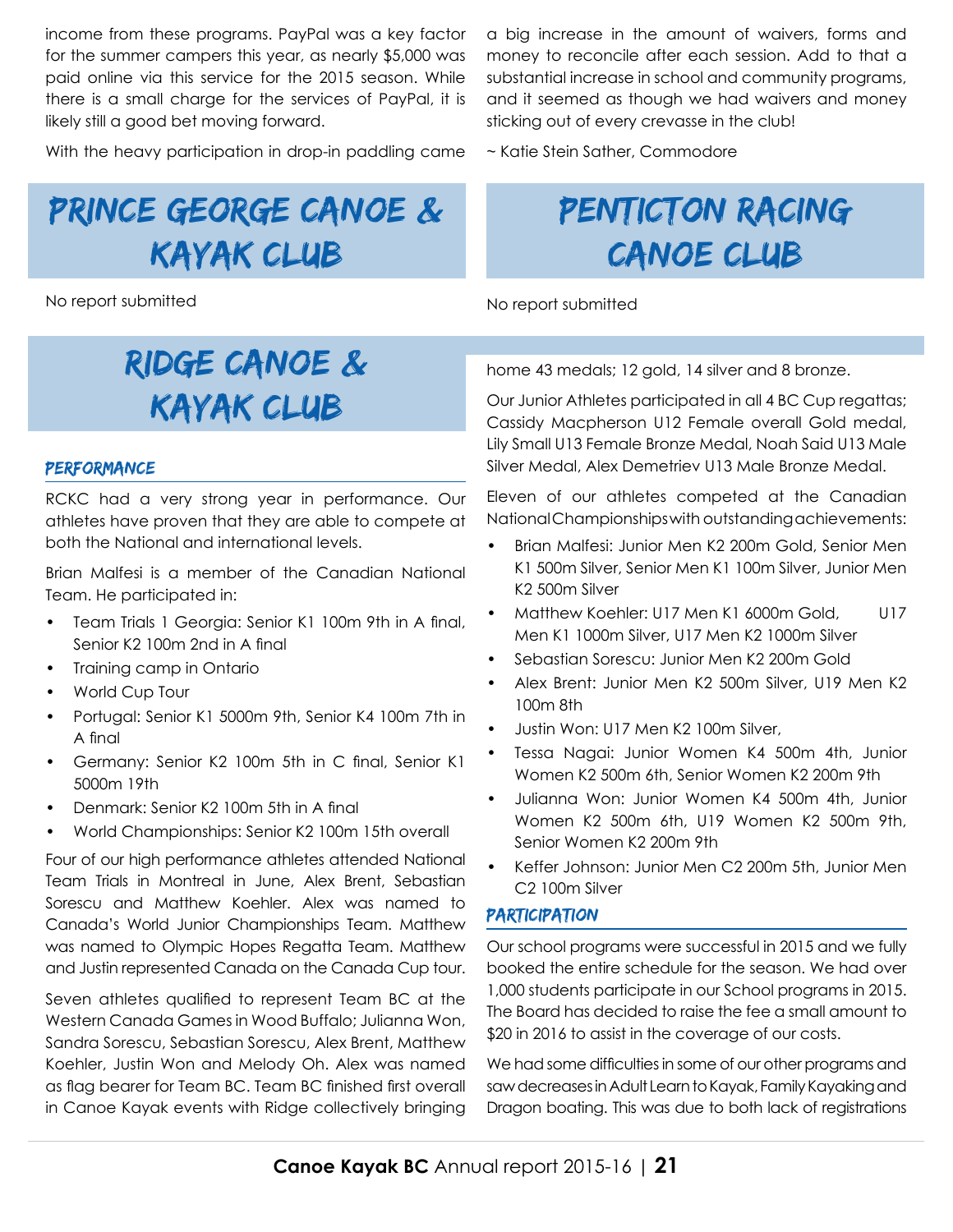and inability to secure instructors for some programs.

Our summer program was a success in 2015. Our plan, as it has been in the past was to try to recruit members and develop competitive athletes from the School, Recreational and Summer Camp programs, this did not seem to work for us. As well, we need to promote and develop our Dragon Boat program for 2016.

It is our goal that our athletes at all levels are successful in achieving their goals; that participation in sport encourages team work and gives each athlete life long skills so that they are successful in whatever they choose to do.

#### **PARTNERSHIPS**

As the Whonnock Lake Association has given control of the Whonnock Lake Center, the location of the Hall and our clubhouse, to the Maple Ridge Parks and Recreation, we had to sign a Lease agreement with them. We now have to pay monthly rent. Maple Ridge Parks and Recreation did provide us with 144 new treated boards

to assist us with the maintenance of our dock.

We ran and participated in multiple fundraisers this year. Our biggest was hosting the New Year's Dinner/Dance with a silent auction at the Whonnock Lake Hall. We also sold Rotary Duck tickets and Krispy Kreme Doughnuts, participated in Paddle-a-thon and sold coffee from a local supplier. We continue to look for additional partnerships to improve our fundraising efforts in 2016 and going forward.

#### **SUSTAINABILITY**

RCKC remains diligent about running enough programming to ensure that revenues can support continued employment of a high performance coach to ensure a high level of competitive training. Financial support from the government remains a concern and the RCKC executive must continue to increase fundraising, sustain and grow our programs, keep growth in membership as a priority and rely on sensible business practices.

~ Darren Koehler, Commodore

### Squamish Paddling CLub Two Rivers Canoe Club

No report submitted No report submitted No report submitted No report submitted No report submitted No report submitted No report submitted No report submitted No report submitted No report submitted No report submitted No

### Thompson Rivers Interior Paddling SOciety (TRIPS)

No report submitted No report submitted

# Vancouver Kayak CLub Victoria Youth

No report submitted No report submitted

### Yukon Canoe and Kayak Club

No report submitted

### Vancouver Island WHITEWATER PADDLING SOCIETY

# Paddling Club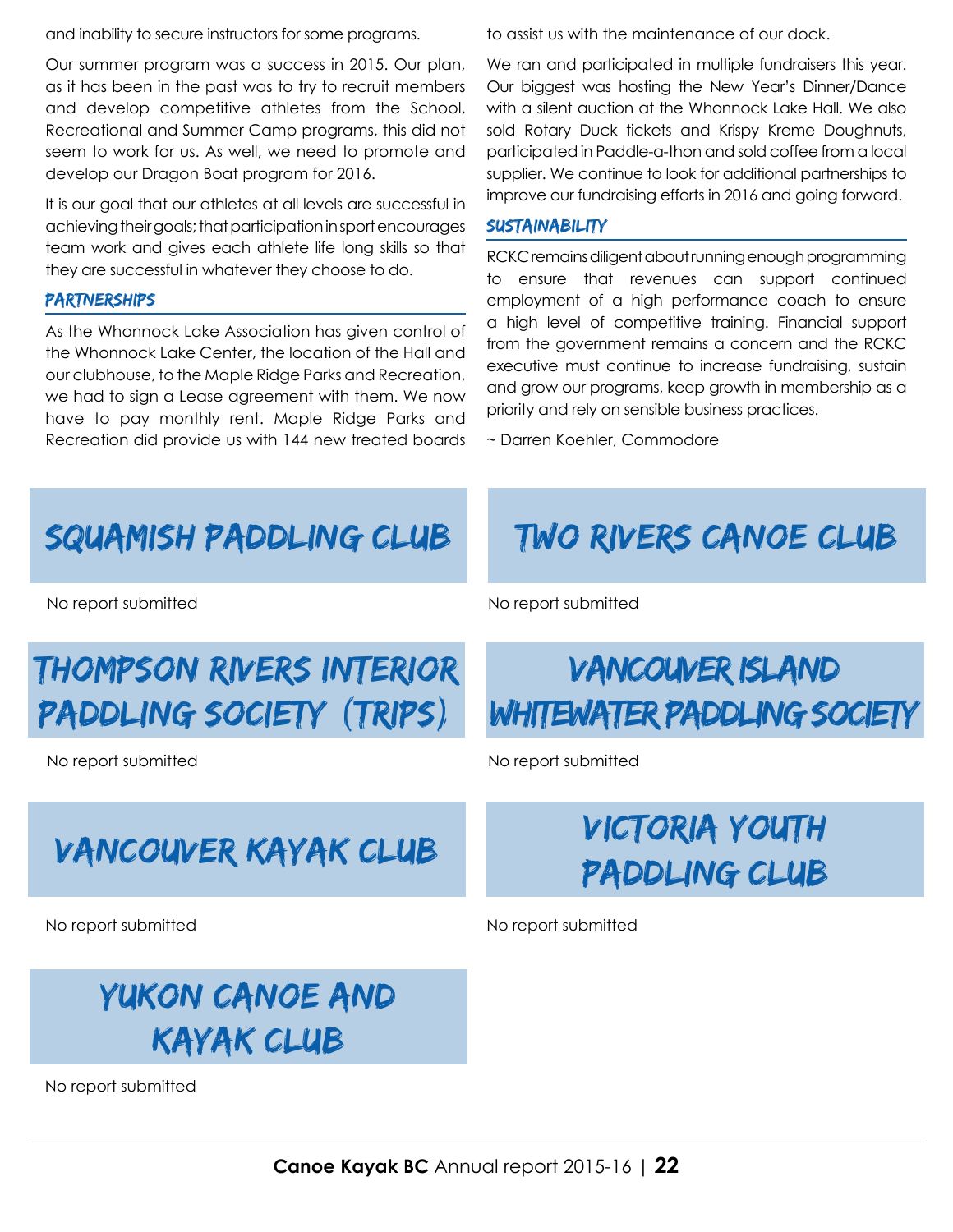### Canoe Kayak BC Team

### Board of Directors

(as of March 31, 2016)

Sara Hopkins President / Flag Officer

Grant Rawstron Past President / Flag Officer

Cynthia Mott **Secretary** 

VP Performance Steve Juranovics

VP Finance Joan Ko

Director of Development Rhys del Valle

Director at Large Jeff Morgan

Whitewater Representative Rob Fletcher

Athlete Representative Stuart Chase

Marathon Representative Christopher Nicolson

### **STAFF**

(as of March 31, 2016)

Mary Jane Abbott Executive Director

Blake Dalton Provincial Sprint Coach

Stan Marek Regional Centre Coach

Igor Nikitovic Regional Centre Coach

Sandra Lewis Communications